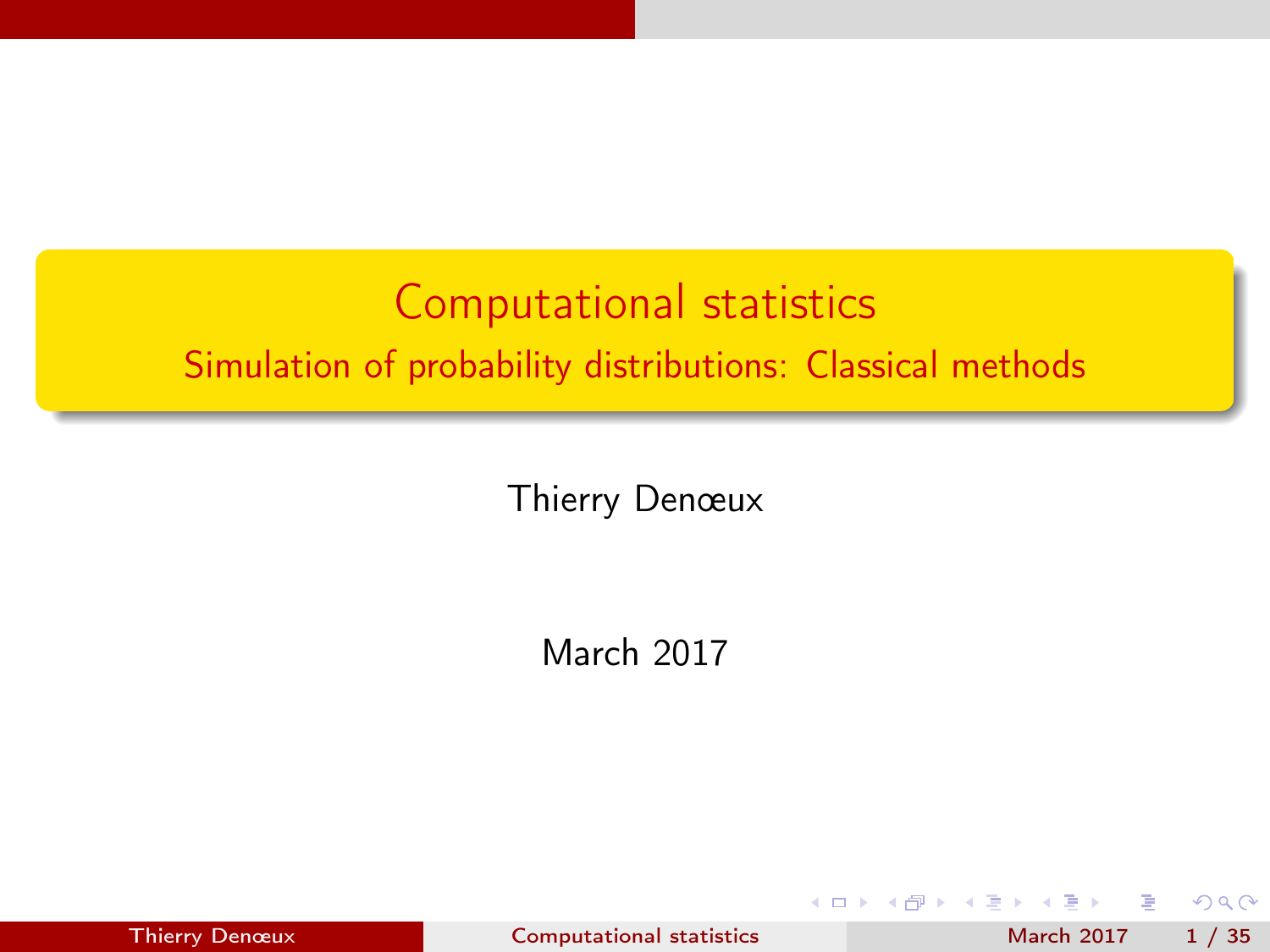#### <span id="page-1-0"></span>**Overview**

#### [Introduction](#page-1-0)

[Generating from Standard Parametric Families](#page-7-0)

[Probability integral transform](#page-10-0)

[Rejection Sampling](#page-14-0)

[Sampling Importance Resampling](#page-26-0)

4 ロ ▶ (母

÷.

 $A \equiv 3$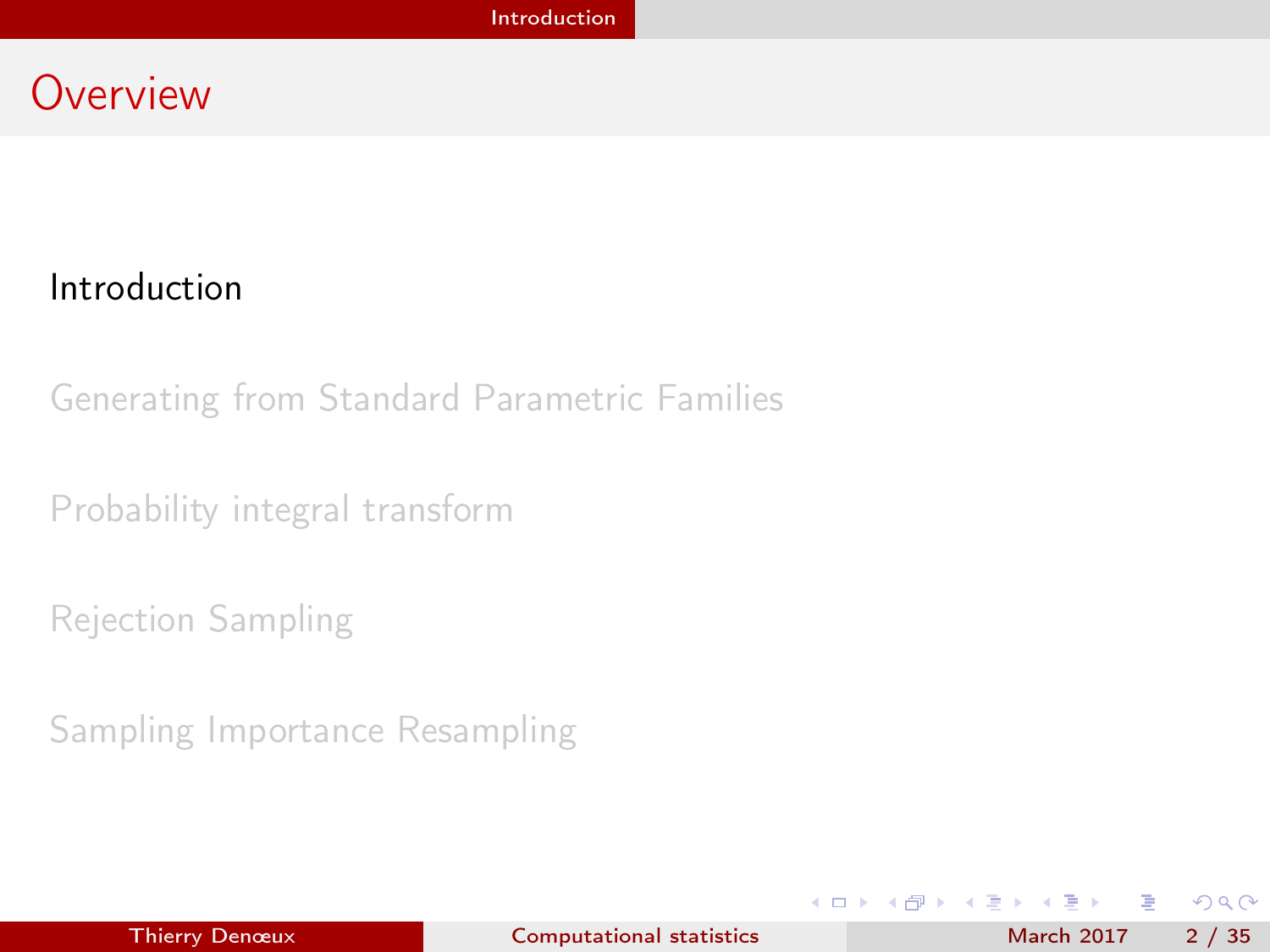#### <span id="page-2-0"></span>Purpose of this chapter

- This chapter addresses the simulation of random draws  $X_1, \ldots, X_n$ from a target distribution f.
- The most frequent use of such draws is to estimate the expectation of a function of a random variable, say  $\mathbb{E}{h(X)}$ . For instance:  $\mathbb{E}\{X^k\}$ ,  $\mathbb{P}(X \in A) = \mathbb{E}\{I(X \in A)\}$ , etc.
- Example of applications:
	- E-step in the EM algorithm ("Monte-carlo EM")
	- Calculation of some likelihood functions ("simulated likelihood")
	- In Bayesian analyses, approximation of posterior moments, posterior probabilities, credible intervals, etc.
	- Estimation of risk, power of tests, etc.
	- etc.

 $\Omega$ 

イロト イ押ト イヨト イヨト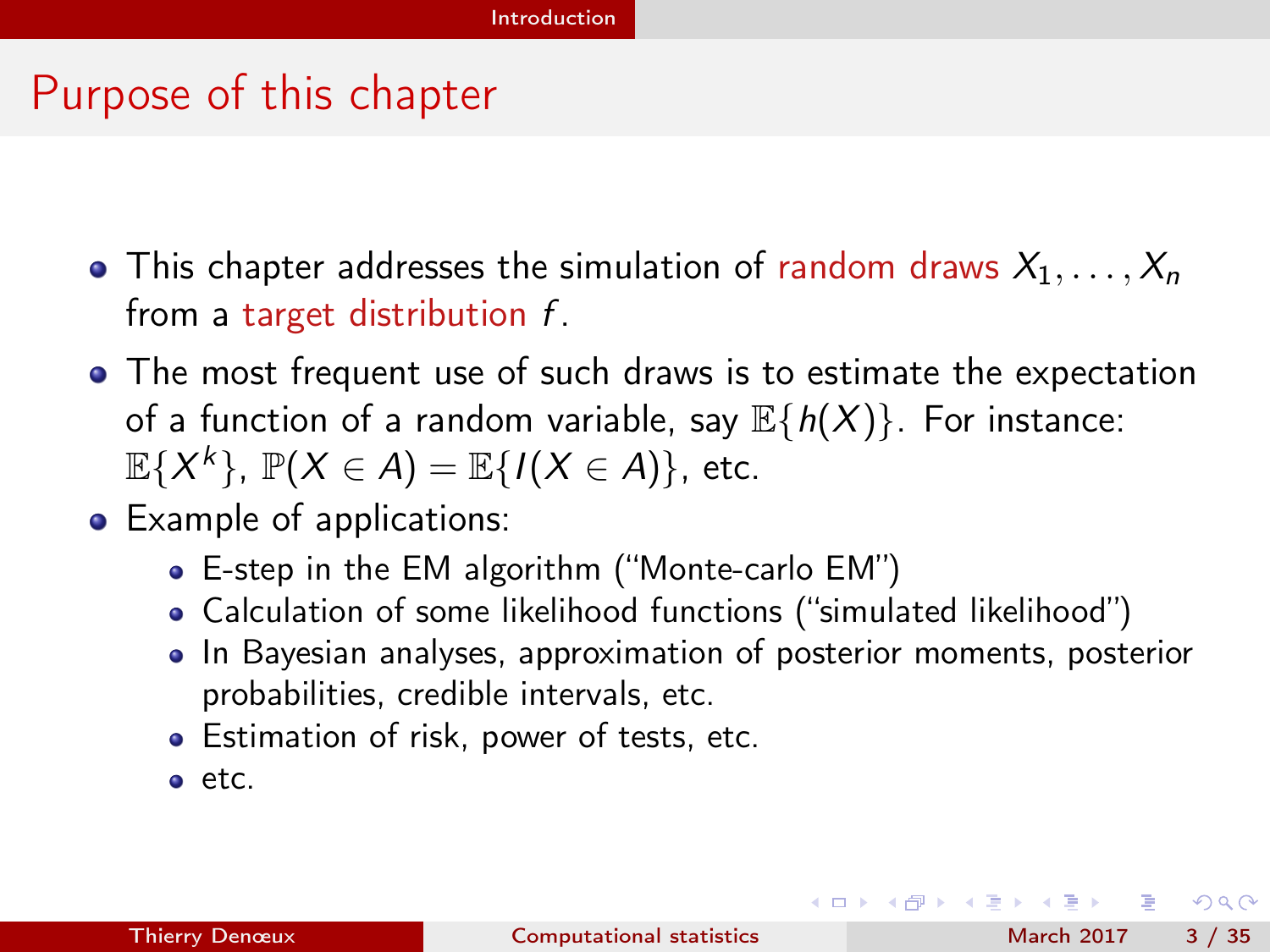# <span id="page-3-0"></span>Monte Carlo integration

- Let f denote the density of X, and  $\mu$  denote the expectation of  $h(X)$ with respect to  $f$ .
- When an i.i.d. random sample  $X_1, \ldots, X_n$  is obtained from f, we can approximate  $\mu$  by a sample average:

$$
\widehat{\mu} = \frac{1}{n} \sum_{i=1}^{n} h(X_i) \rightarrow \int h(x) f(x) dx = \mu
$$

as  $n \to \infty$ , by the strong law of large numbers.

 $\Omega$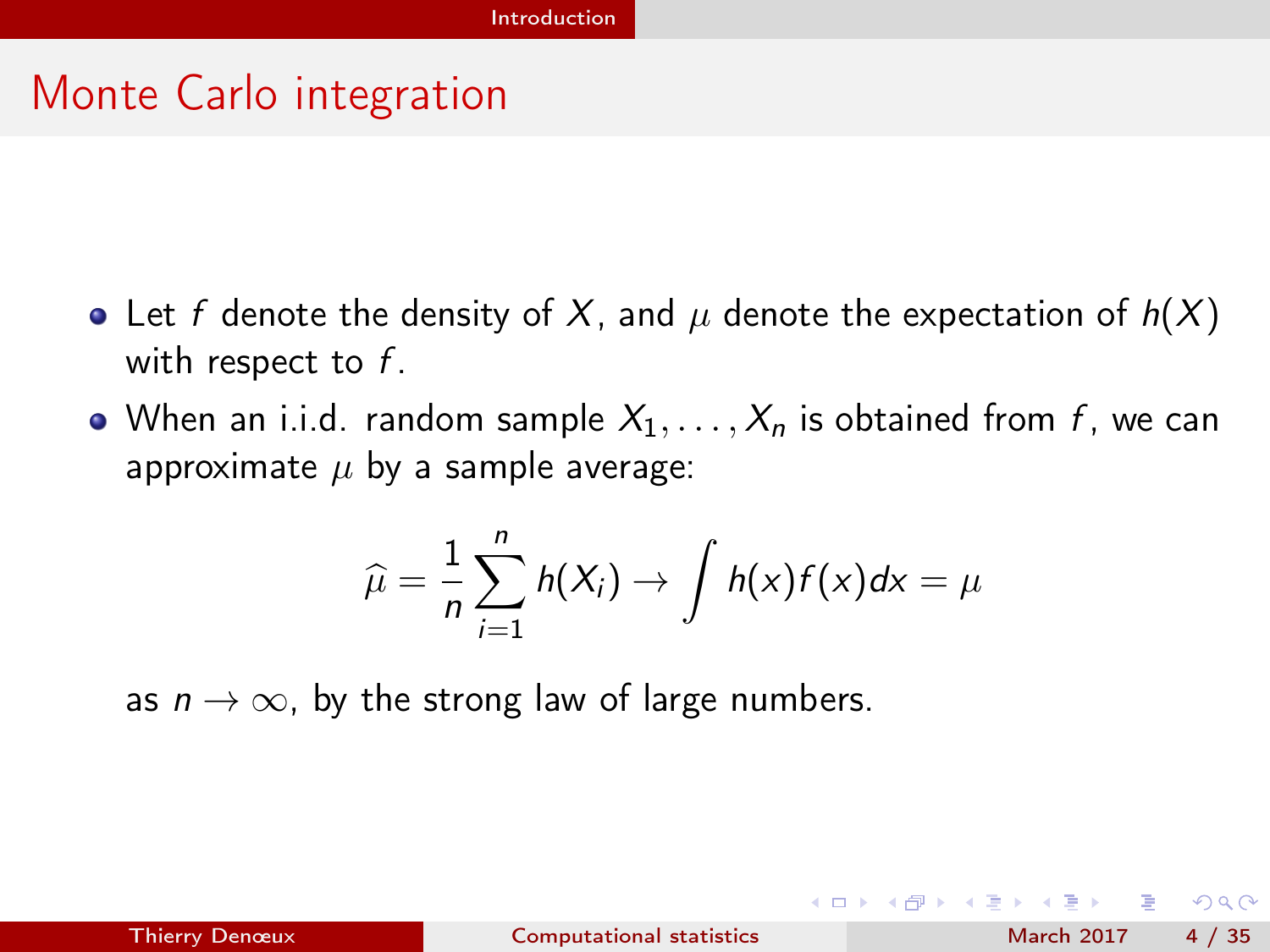#### [Introduction](#page-4-0)

#### <span id="page-4-0"></span>Error estimation

- Further, let  $v(x) = [h(x) \mu]^2$ , and assume that  $h(X)^2$  has finite expectation under  $f$ .
- Then the sampling variance of  $\hat{\mu}$  is  $\sigma^2/n = \mathbb{E}\{v(X)/n\}$ , where the expectation is taken with respect to f expectation is taken with respect to  $f$ .
- A similar Monte Carlo approach can be used to estimate  $\sigma^2$  by

$$
\widehat{\text{Var}}(\widehat{\mu}) = \frac{1}{n-1} \sum_{i=1}^{n} [h(X_i) - \widehat{\mu}]^2
$$
 (1)

When  $\sigma^2$  exists, the central limit theorem implies that  $\hat{\mu}$  has an anomovimate nermal distribution for large n so anomovimate approximate normal distribution for large  $n$ , so approximate confidence bounds and statistical inference for  $\mu$  follow.

| Thierry Denœux |
|----------------|
|                |

 $\Omega$ 

 $($  ロ )  $($   $($  $)$   $)$   $($   $)$   $($   $)$   $($   $)$   $($   $)$   $($   $)$   $($   $)$   $($   $)$   $($   $)$   $($   $)$   $($   $)$   $($   $)$   $($   $)$   $($   $)$   $($   $)$   $($   $)$   $($   $)$   $($   $)$   $($   $)$   $($   $)$   $($   $)$   $($   $)$   $($   $)$   $($   $)$   $($   $)$   $($   $)$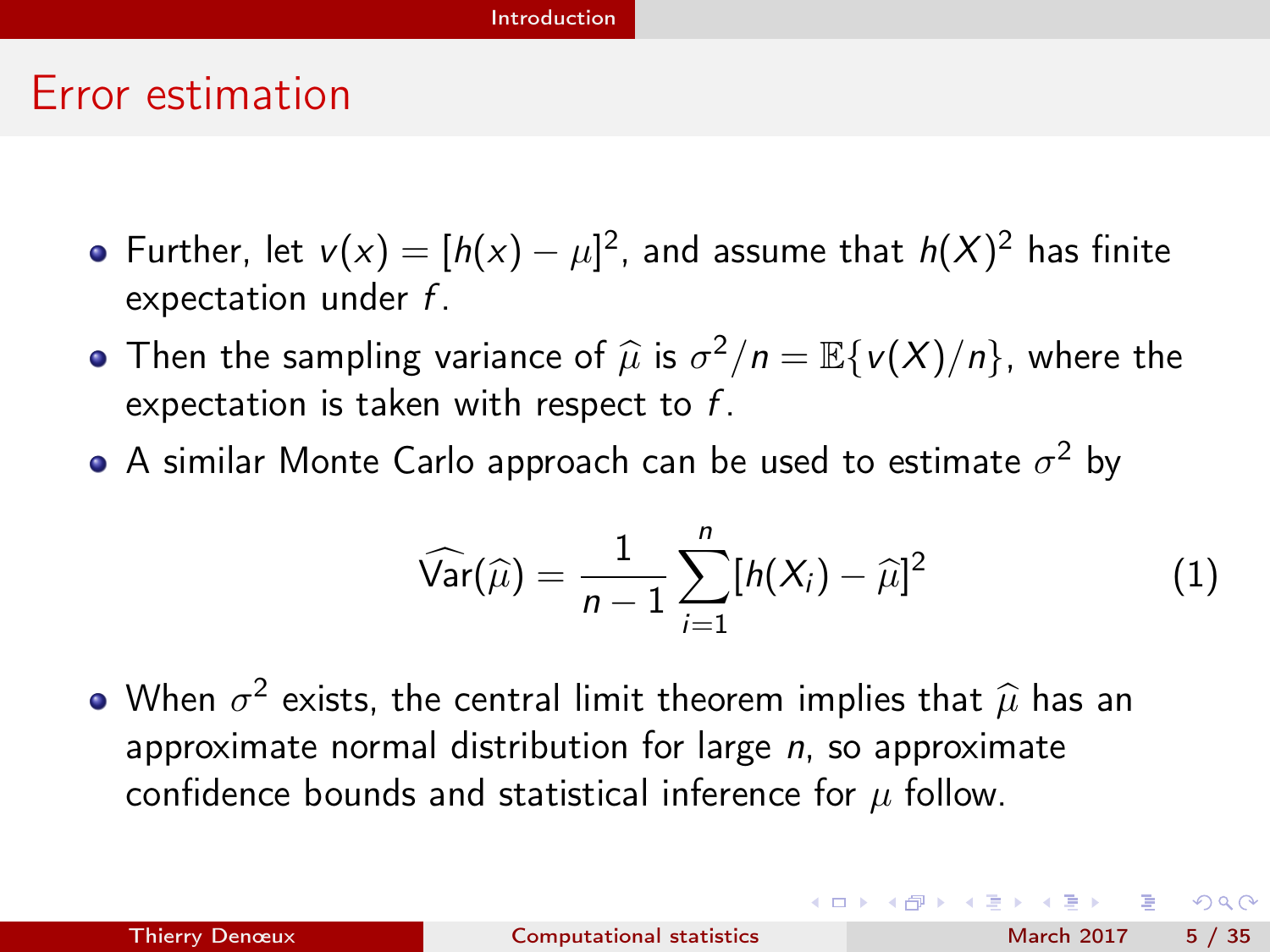#### <span id="page-5-0"></span>Non standard distributions

- Problem: how to generate draws from a target distribution  $f$ ?
- When the target distribution comes from a standard parametric family, abundant software exists to easily generate random deviates.
- We focus on what should be done when the target density is not one easily sampled using the software.
- For example, nearly all Bayesian posterior distributions are not members of standard parametric families. Posteriors obtained when using conjugate priors in exponential families are exceptions.

 $\Omega$ 

(ロ) (何) (ヨ) (ヨ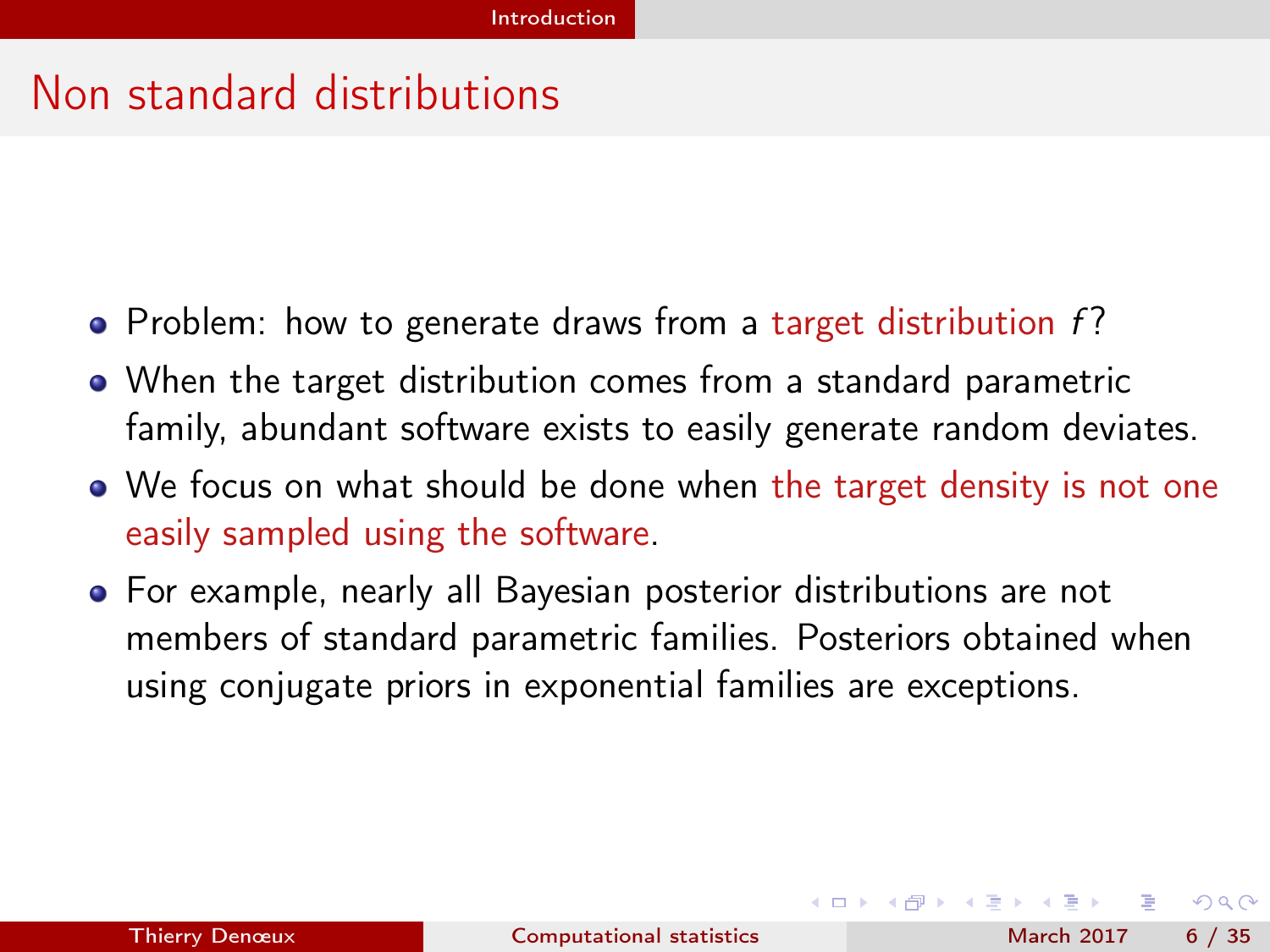# <span id="page-6-0"></span>**Difficulties**

- There can be additional difficulties beyond the absence of an obvious method to sample  $f$ . In many cases –especially in Bayesian analyses– the target density may be known only up to a multiplicative proportionality constant. In such cases,  $f$  cannot be sampled and can only be evaluated up to that constant. Fortunately, there are a variety of simulation approaches that still work in this setting.
- $\bullet$  Finally, it may be possible to evaluate f, but computationally expensive. If each computation of  $f(x)$  requires an optimization, an integration, or other time-consuming computations, we may seek simulation strategies that avoid direct evaluation of f as much as possible.
- Simulation methods can be categorized by whether they are exact or approximate.

 $QQ$ 

 $($  ロ )  $($   $($  $)$   $)$   $($   $)$   $($   $)$   $($   $)$   $($   $)$   $($   $)$   $($   $)$   $($   $)$   $($   $)$   $($   $)$   $($   $)$   $($   $)$   $($   $)$   $($   $)$   $($   $)$   $($   $)$   $($   $)$   $($   $)$   $($   $)$   $($   $)$   $($   $)$   $($   $)$   $($   $)$   $($   $)$   $($   $)$   $($   $)$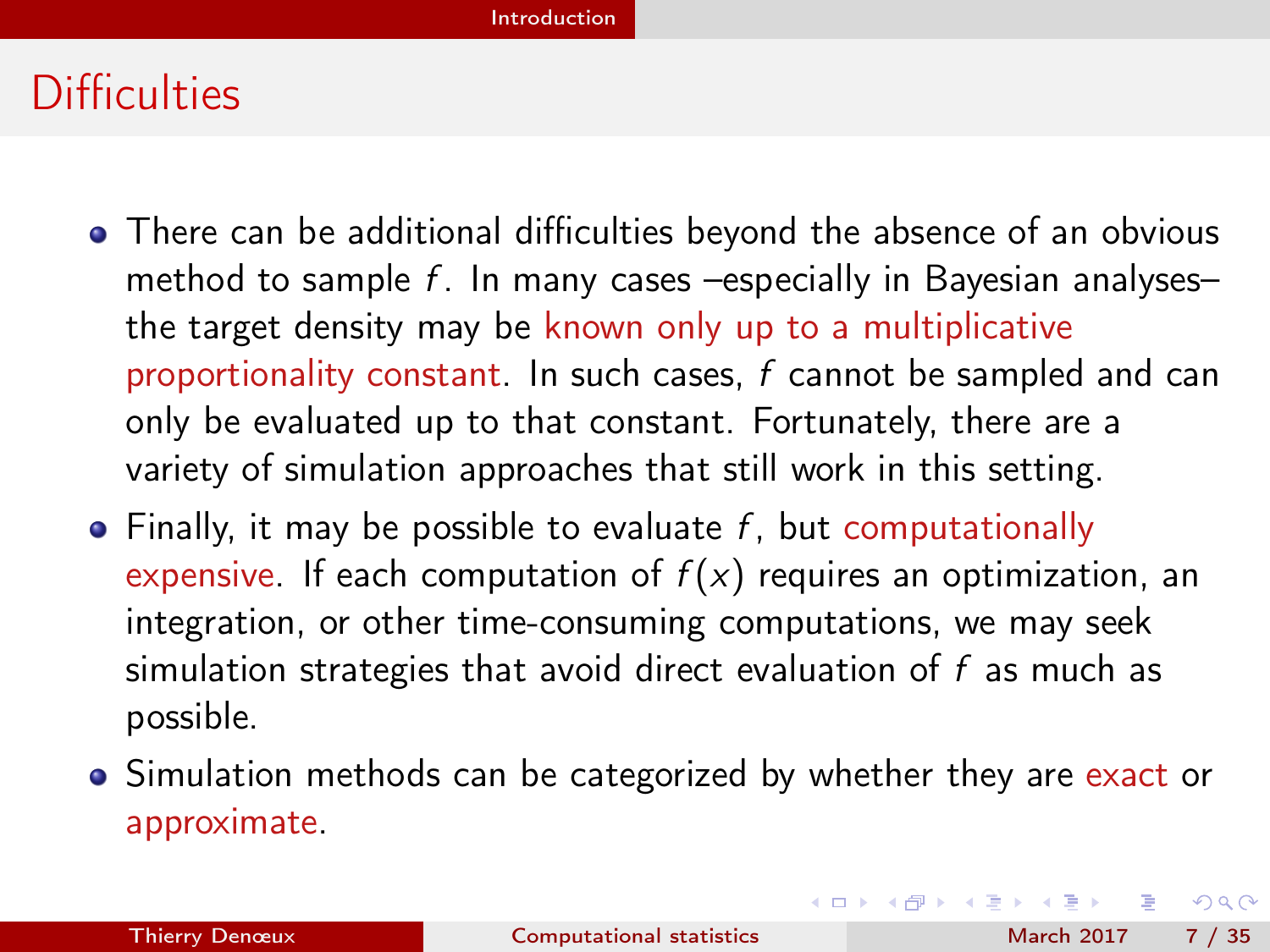#### <span id="page-7-0"></span>**Overview**

[Introduction](#page-1-0)

#### [Generating from Standard Parametric Families](#page-7-0)

[Probability integral transform](#page-10-0)

[Rejection Sampling](#page-14-0)

[Sampling Importance Resampling](#page-26-0)

4 ロ ▶ (母

÷.

化重新润滑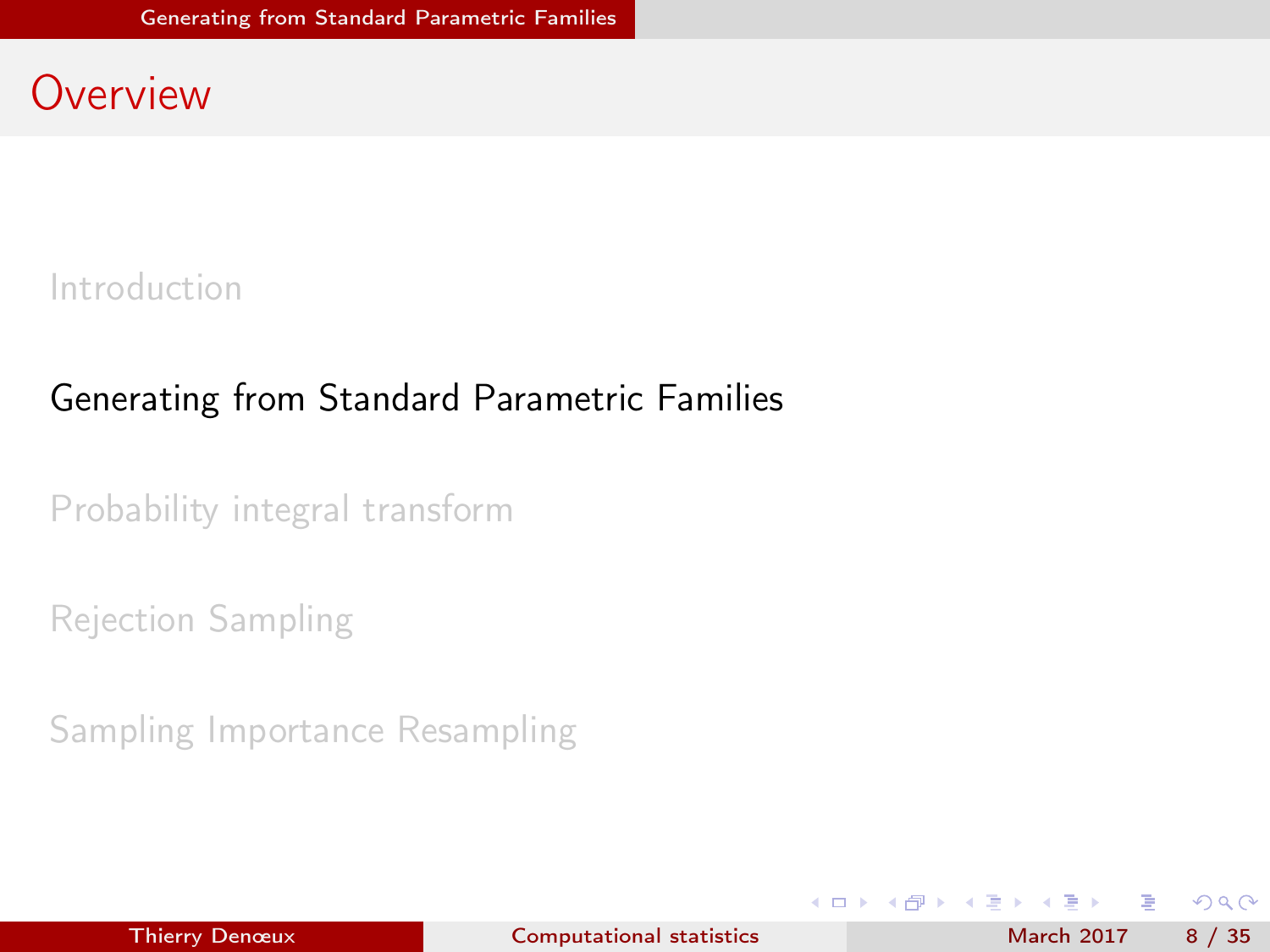# <span id="page-8-0"></span>Standard uniform distribution

- At some level, all of code for simulation relies on the generation of Pseudorandom number generators (PRNGs), which are algorithms that can automatically create long runs of numbers that are statistically indistinguishable from independent standard uniform variates.
- The series of values generated by such algorithms is generally determined by a fixed number called a seed. One of the most common PRNG is the linear congruential generator, which uses the recurrence

$$
X_{n+1} = (aX_n + b) \bmod m
$$

to generate numbers, where a, b and m are large integers. The maximum number of numbers the formula can produce is the modulus, m.

 $QQ$ 

イロト イ押ト イヨト イヨト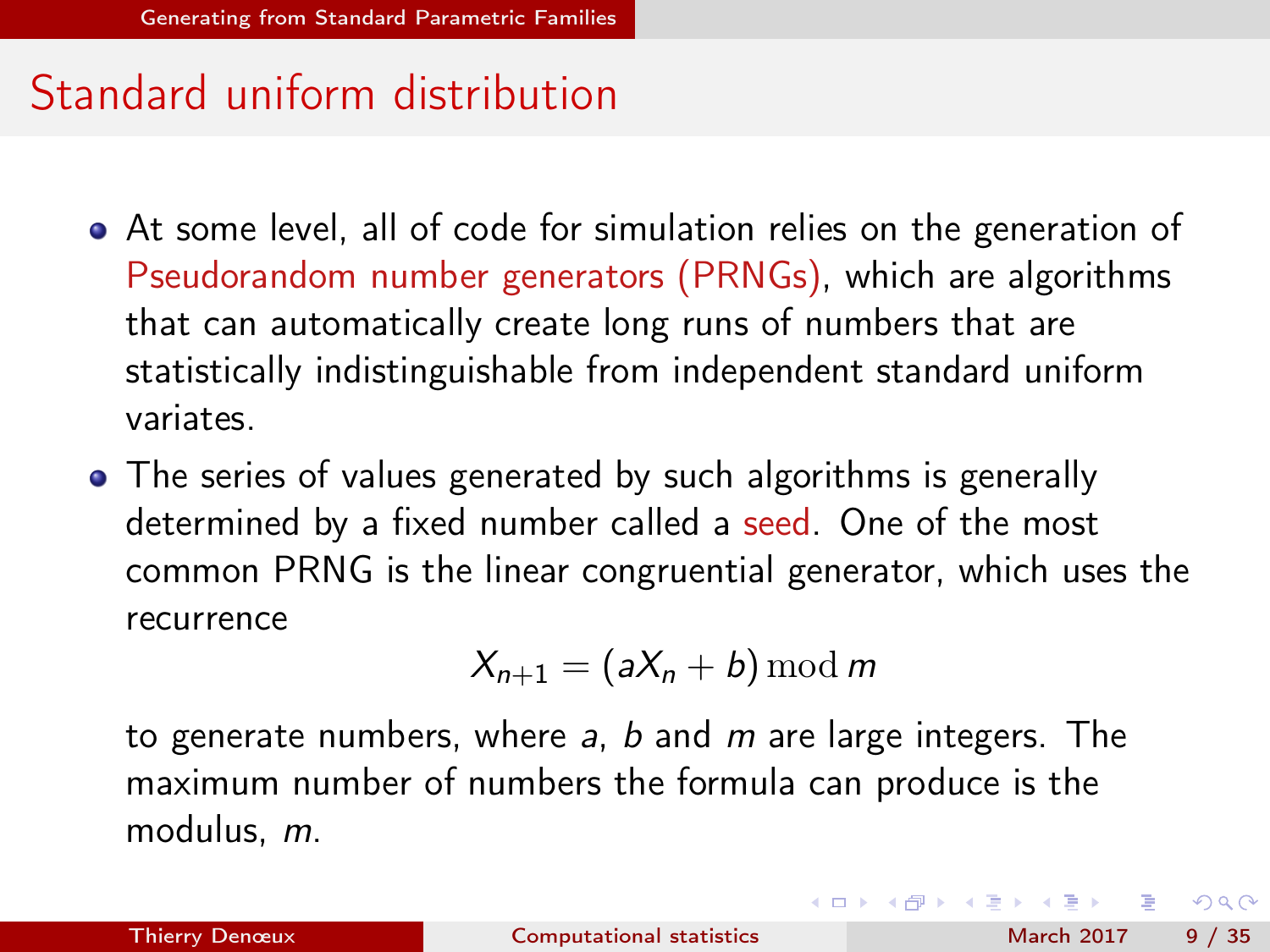## <span id="page-9-0"></span>Familiar distributions

Methods to draw from some standard parametric distributions. The methods may be special case of a general method, or may be specific to the particular parametric family (ex: Student, Chi-square, etc.)

| <b>Distribution</b>                                         | Method                                                                                                                                                                                                                                                                                           |
|-------------------------------------------------------------|--------------------------------------------------------------------------------------------------------------------------------------------------------------------------------------------------------------------------------------------------------------------------------------------------|
| Uniform                                                     | See [195, 227, 383, 538, 539, 557]. For $X \sim \text{Unif}(a, b)$ ; draw $U \sim \text{Unif}(0, 1)$ ; then let $X = a + (b - a)U$ .                                                                                                                                                             |
| Normal $(\mu, \sigma^2)$ and<br>Lognormal $(\mu, \sigma^2)$ | Draw $U_1, U_2 \sim 1.1$ .d. Unif(0, 1); then $X_1 = \mu + \sigma \sqrt{-2 \log U_1 \cos\{2\pi U_2\}}$ and $X_2 = \mu + \sigma \sqrt{-2 \log U_1 \sin\{2\pi U_2\}}$ are<br>independent $N(\mu, \sigma^2)$ . If $X \sim N(\mu, \sigma^2)$ then $\exp\{X\} \sim \text{Lognormal}(\mu, \sigma^2)$ . |
| Multivariate $N(\mu, \Sigma)$                               | Generate standard multivariate normal vector, Y, coordinatewise; then $X = \Sigma^{-1/2}Y + \mu$ .                                                                                                                                                                                               |
| Cauchy $(\alpha, \beta)$                                    | Draw $U \sim \text{Unif}(0, 1)$ ; then $X = \alpha + \beta \tan{\pi(U - \frac{1}{2})}$ .                                                                                                                                                                                                         |
| Exponential( $\lambda$ )                                    | Draw $U \sim$ Unif(0, 1); then $X = -(\log U)/\lambda$ .                                                                                                                                                                                                                                         |
| Poisson( $\lambda$ )                                        | Draw $U_1, U_2, \ldots \sim 1.1.$ d. Unif $(0, 1)$ ; then $X = j - 1$ , where j is the lowest index for which $\prod_{i=1}^{j} U_i < e^{-\lambda}$ .                                                                                                                                             |
| $Gamma(r, \lambda)$                                         | See Example 6.1, references, or for integer r, $X = -(1/\lambda) \sum_{i=1}^{r} \log U_i$ for $U_1, \ldots, U_r \sim 1.1$ .d. Unif(0, 1).                                                                                                                                                        |
| Chi-square $(df = k)$                                       | Draw $Y_1, \ldots, Y_k \sim 1.1$ .d. $N(0, 1)$ , then $X = \sum_{i=1}^k Y_i^2$ ; or draw $X \sim \text{Gamma}(k/2, \frac{1}{2})$ .                                                                                                                                                               |
| Student's $t$ (df = k) and $F_{k,m}$<br>distribution        | Draw $Y \sim N(0, 1)$ , $Z \sim \chi^2$ , $W \sim \chi^2$ , independently, then $X = Y/\sqrt{Z/k}$ has the t distribution and $F = (Z/k)/(W/m)$ has the<br>F distribution.                                                                                                                       |
| Beta(a, b)                                                  | Draw $Y \sim$ Gamma(a, 1) and $Z \sim$ Gamma(b, 1) independently; then $X = Y/(Y + Z)$ .                                                                                                                                                                                                         |
| Bernoulli $(p)$ and<br>Binomial $(n, p)$                    | Draw $U \sim \text{Unif}(0, 1)$ ; then $X = 1_{\{U < p\}}$ is Bernoulli $(p)$ . The sum of <i>n</i> independent Bernoulli $(p)$ draws has a Binomial $(n, p)$<br>distribution.                                                                                                                   |
| Negative Binomial $(r, p)$                                  | Draw $U_1, \ldots, U_r \sim 1.1$ .d. Unif(0, 1); then $X = \sum_{i=1}^r \lfloor (\log U_i)/\log(1-p) \rfloor$ , and $\lfloor \cdot \rfloor$ means greatest integer.                                                                                                                              |
| Multinomial $(1, (p_1, \ldots, p_k))$                       | Partition [0, 1] into k segments so the <i>i</i> th segment has length $p_i$ . Draw $U \sim \text{Unif}(0, 1)$ ; then let X equal the index of the segment<br>into which U falls. Tally such draws for Multinomial(n, $(p_1, \ldots, p_k)$ ).                                                    |
| $Dirichlet(\alpha_1, \ldots, \alpha_k)$                     | Draw independent $Y_i \sim \text{Gamma}(\alpha_i, 1)$ for $i = 1, , k$ ; then $\mathbf{X}^T = \left(Y_1 / \sum_{i=1}^k Y_i, , Y_k / \sum_{i=1}^k Y_i\right)$ .                                                                                                                                   |
|                                                             | 4 ロ F - 4 <sub>FF</sub> F - 4 <i>E +</i> - 4 <i>E +</i><br>414<br>Ξ                                                                                                                                                                                                                              |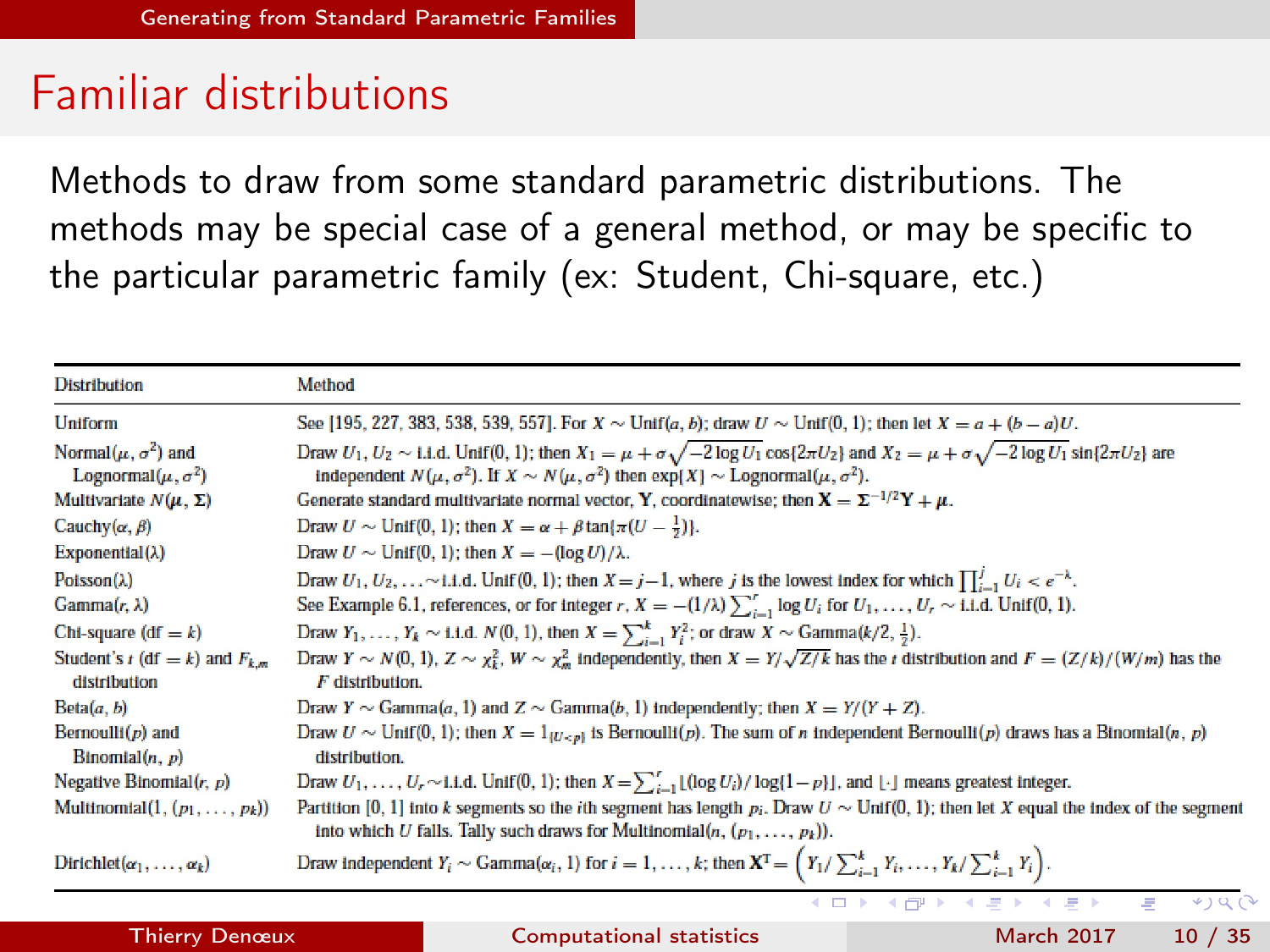#### <span id="page-10-0"></span>**Overview**

[Introduction](#page-1-0)

[Generating from Standard Parametric Families](#page-7-0)

#### [Probability integral transform](#page-10-0)

[Rejection Sampling](#page-14-0)

[Sampling Importance Resampling](#page-26-0)

÷.

医单位 医单位

4 ロ ▶ (母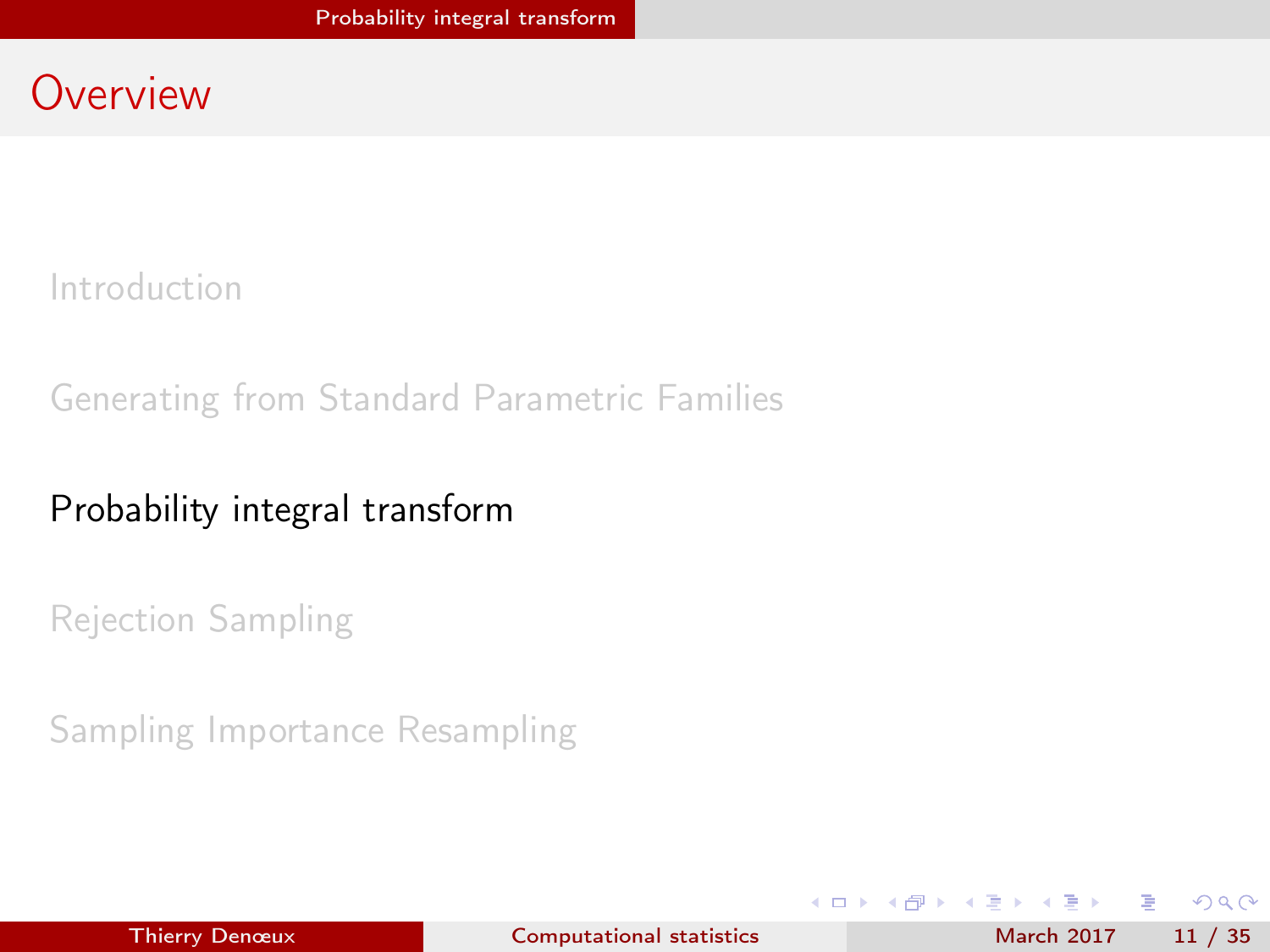# <span id="page-11-0"></span>Principle

- The methods for the Cauchy and exponential distributions in the previous table are justified by the inverse cumulative distribution function or probability integral transform approach.
- $\bullet$  For any continuous univariate distribution function  $F$ . if U ∼ Unif (0, 1), then  $X = F^{-1}(U)$  has a cumulative distribution function equal to  $F$ .
- Proof:

$$
\mathbb{P}(X \leq x) = \mathbb{P}(F^{-1}(U) \leq x) = \mathbb{P}(U \leq F(x)) = F(x).
$$

If  $F^{-1}$  is available for the target density, then this strategy is probably the simplest option.

**KORKAN KERKER SAGA**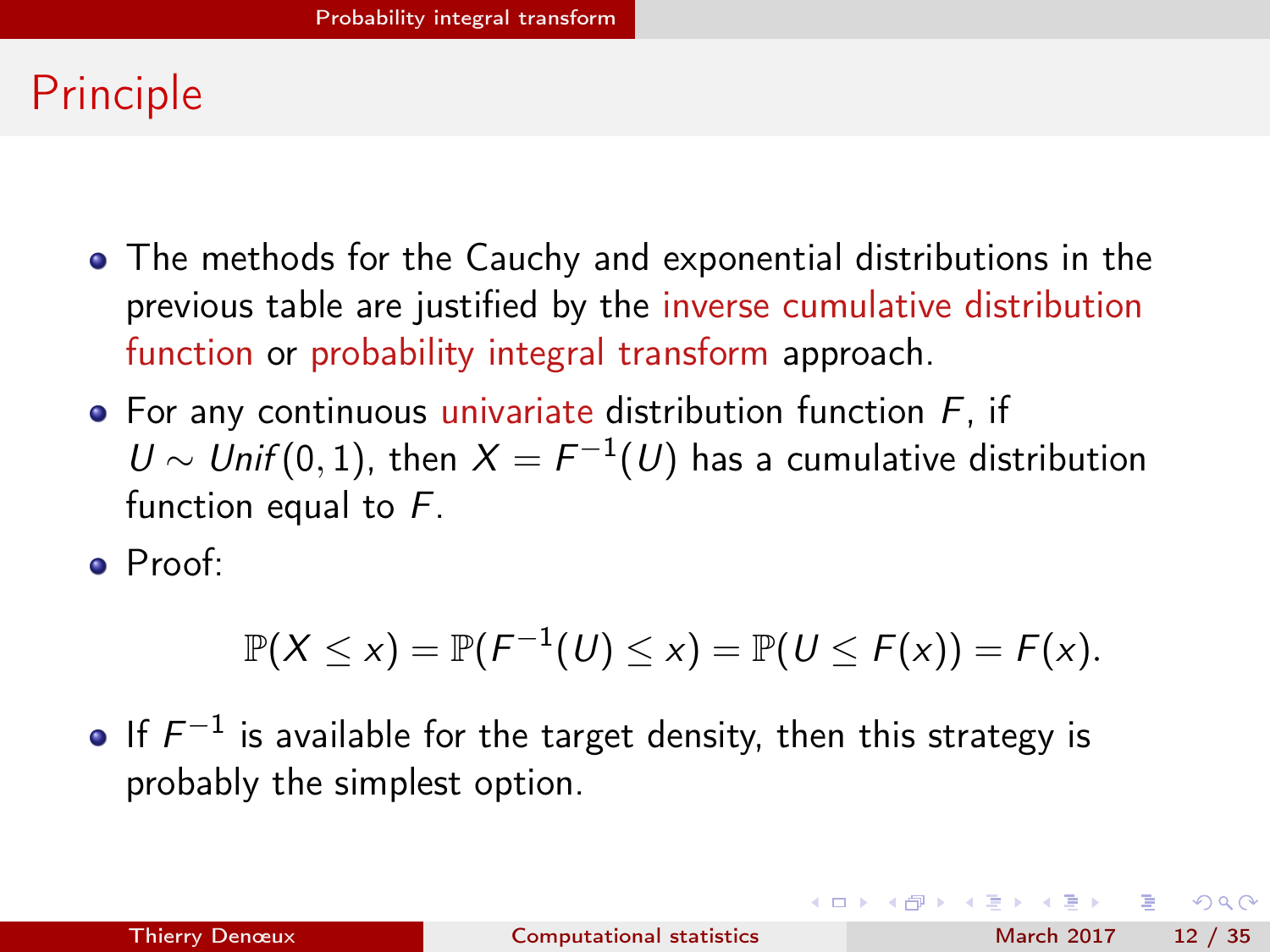# <span id="page-12-0"></span>Approximation

- If  $F^{-1}$  is not available but F is either available or easily approximated, then a crude approach can be built upon linear interpolation.
- Using a grid of  $x_1, \ldots, x_m$  spanning the region of support of f, calculate or approximate  $u_i = F(x_i)$  at each grid point. Then, draw  $U \sim Unif(0, 1)$  and linearly interpolate between the two nearest grid points for which  $u_i \leq U \leq u_i$  according to

$$
X=\frac{u_j-U}{u_j-u_i}x_i+\frac{U-u_i}{u_j-u_i}x_j.
$$

 $QQ$ 

K □ ▶ K 何 ▶ K 曰 ▶ K 曰 ▶ ...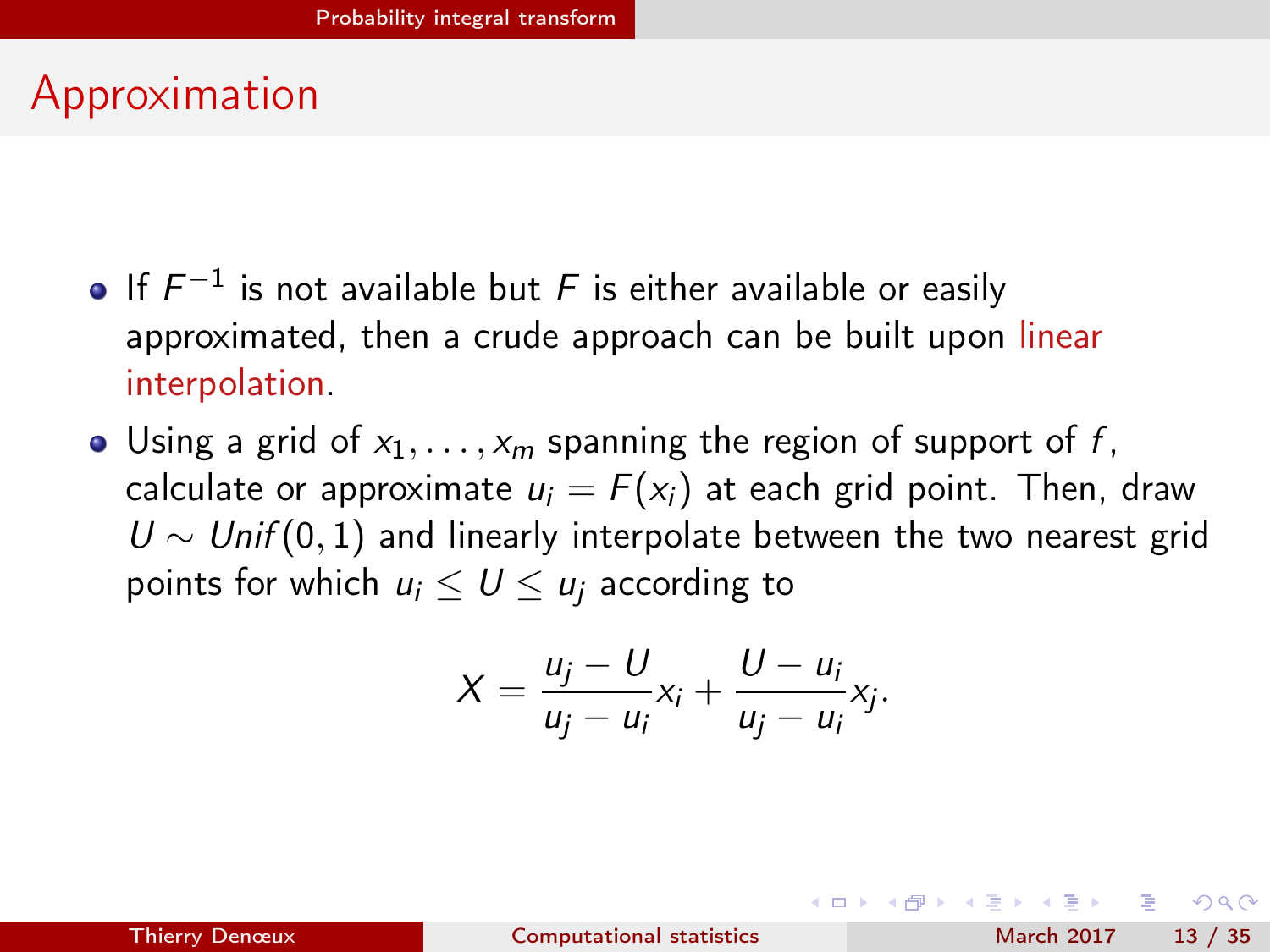#### <span id="page-13-0"></span>**Discussion**

- This approach is not exact, but its the degree of approximation is deterministic and can be reduced to any desired level by increasing  $m$ sufficiently.
- Compared to the alternatives, this simulation method is not appealing because it requires a complete approximation to F regardless of the desired sample size, it does not generalize to multiple dimensions, and it is less efficient than other approaches.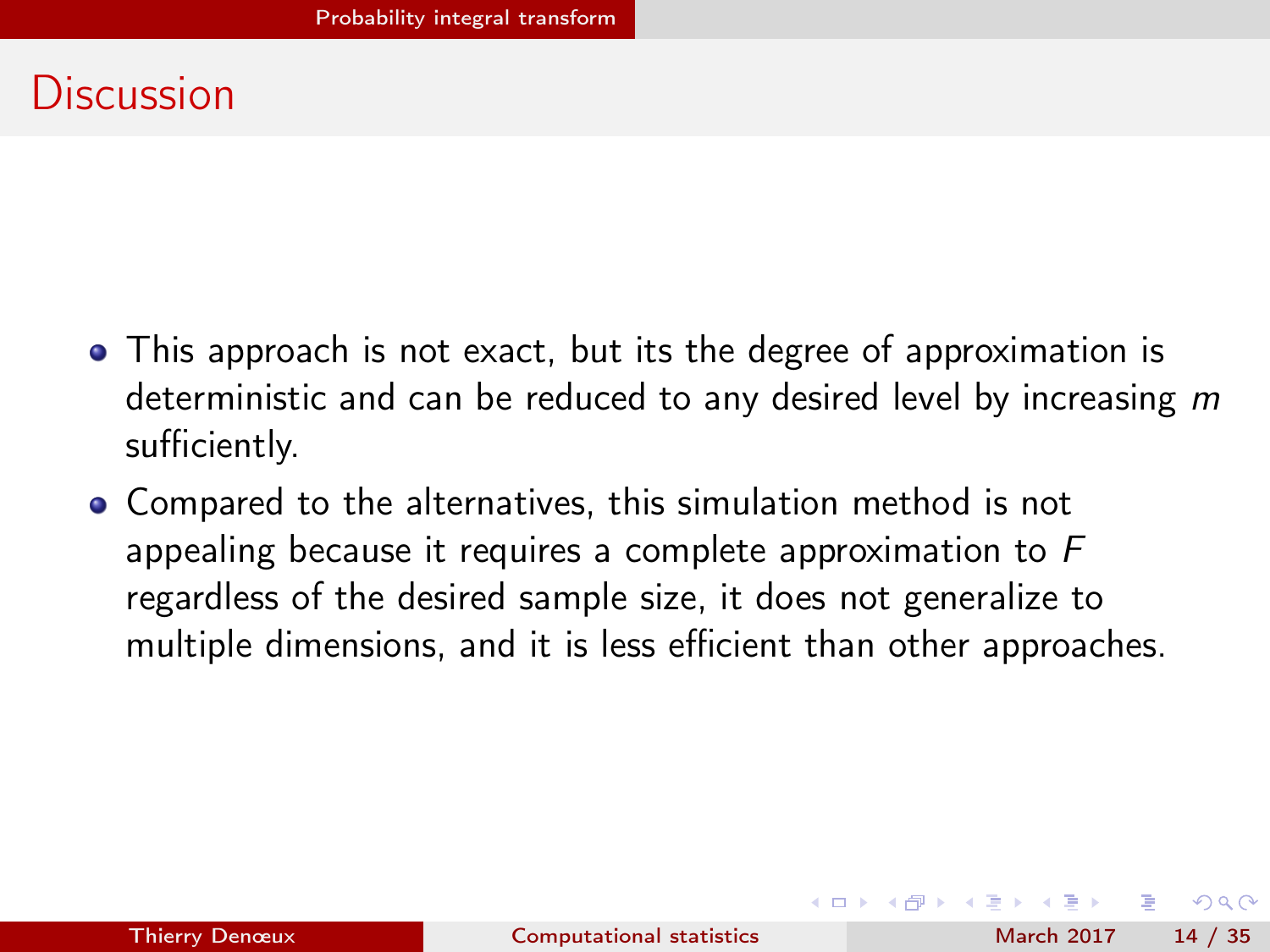#### <span id="page-14-0"></span>**Overview**

[Introduction](#page-1-0)

[Generating from Standard Parametric Families](#page-7-0)

[Probability integral transform](#page-10-0)

[Rejection Sampling](#page-14-0)

[Sampling Importance Resampling](#page-26-0)

4 ロ ▶ (母

÷.

ヨメ メラメ

**ALC**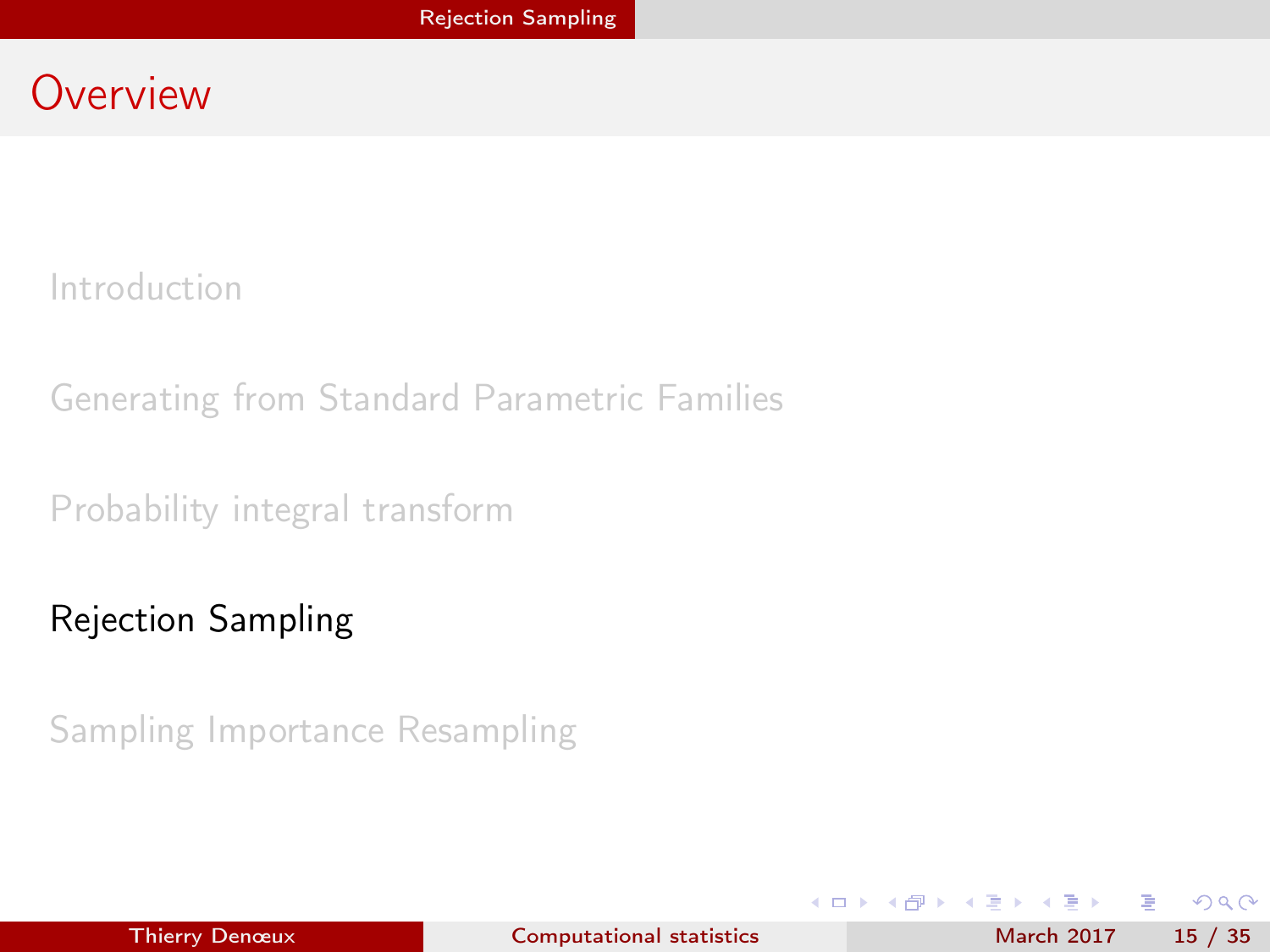#### <span id="page-15-0"></span>Basic idea

- If  $f(x)$  can be calculated, at least up to a proportionality constant, then we can use rejection sampling to obtain a random draw from exactly the target distribution.
- This strategy relies on sampling candidates from an easier distribution and then correcting the sampling probability through random rejection of some candidates.

 $\Omega$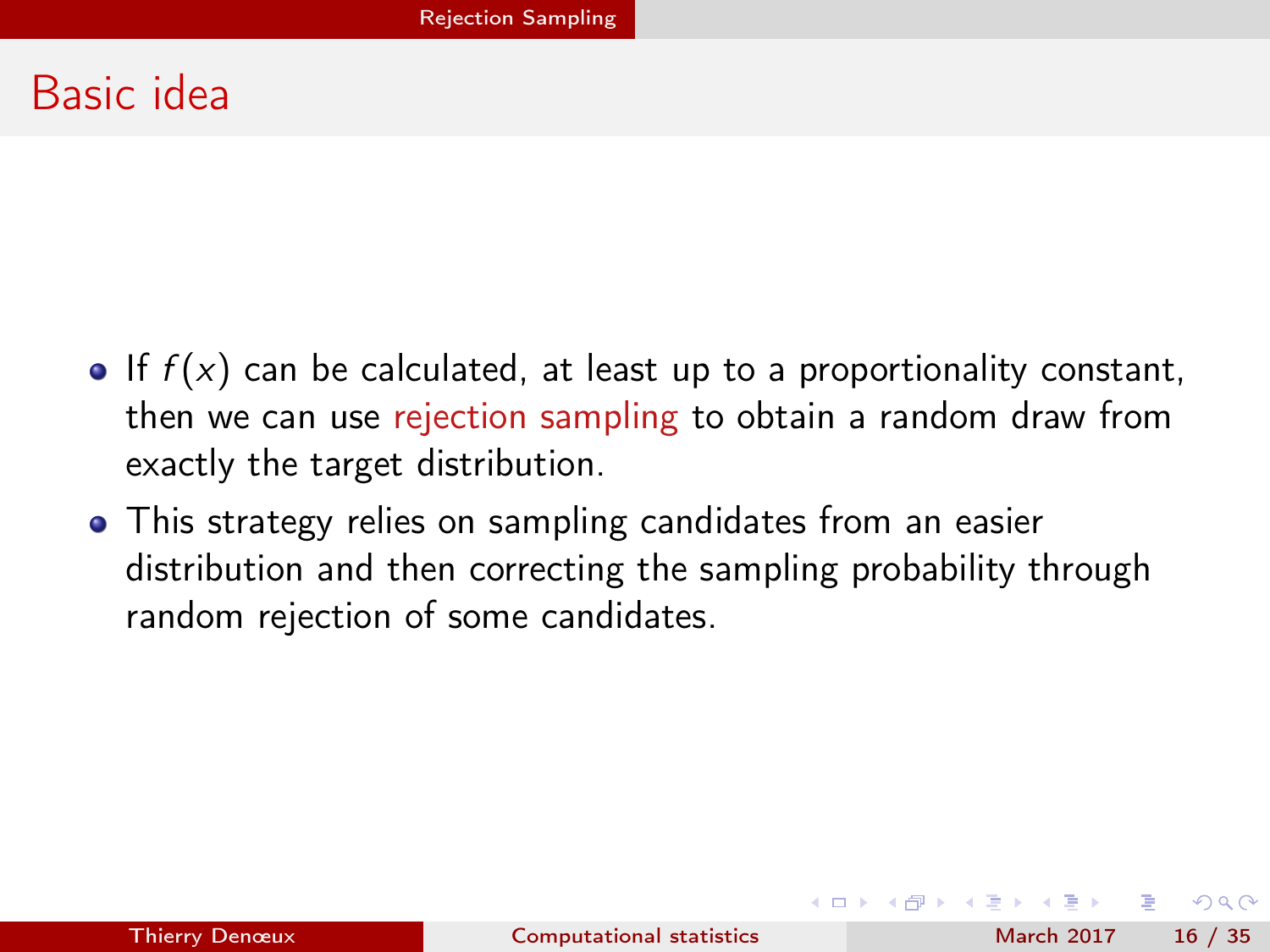# <span id="page-16-0"></span>Algorithm

- $\bullet$  Let g denote another density from which we know how to sample and for which we can easily calculate  $g(x)$ . Let  $e(\cdot)$  denote an envelope, having the property  $e(x) = g(x)/\alpha \ge f(x)$  for all x for which  $f(x) > 0$ ; for a given constant  $\alpha \leq 1$ .
- Rejection sampling proceeds as follows:
	- **4** Sample  $Y \sim g$ .
	- **2** Sample  $U \sim Unif(0,1)$ .
	- **3** Reject Y if  $U > f(Y)/e(Y)$ . In this case, do not record the value of Y as an element in the target random sample. Instead, return to step 1.
	- **4** Otherwise, keep the value of Y. Set  $X = Y$ , and consider X to be an element of the target random sample. Return to step 1 until you have accumulated a sample of the desired size.

**KORKAN KERKER SAGA**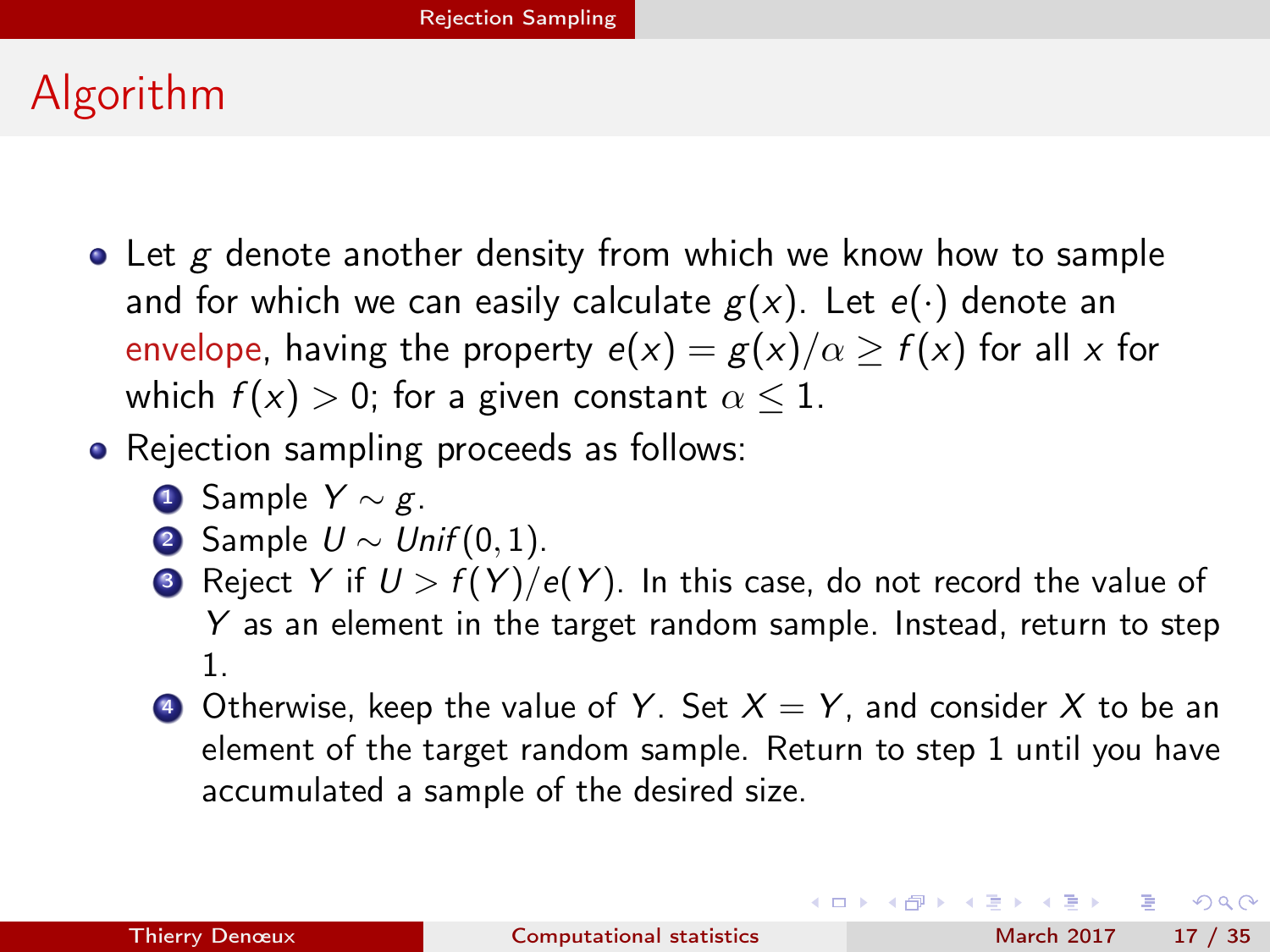# <span id="page-17-0"></span>Rejection sampling



The shaded region above  $f$  and below  $e$  indicates the waste. The draw  $Y = y$  is very likely to be rejected when  $e(y)$  is far larger than  $f(y)$ . Envelopes that exceed  $f$  everywhere by at most a slim margin produce fewer wasted (i.e., rejected) draws and corresp[ond](#page-16-0) [t](#page-18-0)[o](#page-16-0) $\alpha$  $\alpha$  $\alpha$  [v](#page-18-0)a[lu](#page-14-0)[es](#page-26-0) [n](#page-14-0)[e](#page-25-0)[ar](#page-26-0) [1](#page-0-0)[.](#page-34-0)  $\Omega$ 

Thierry Denœux **[Computational statistics](#page-0-0)** March 2017 18 / 35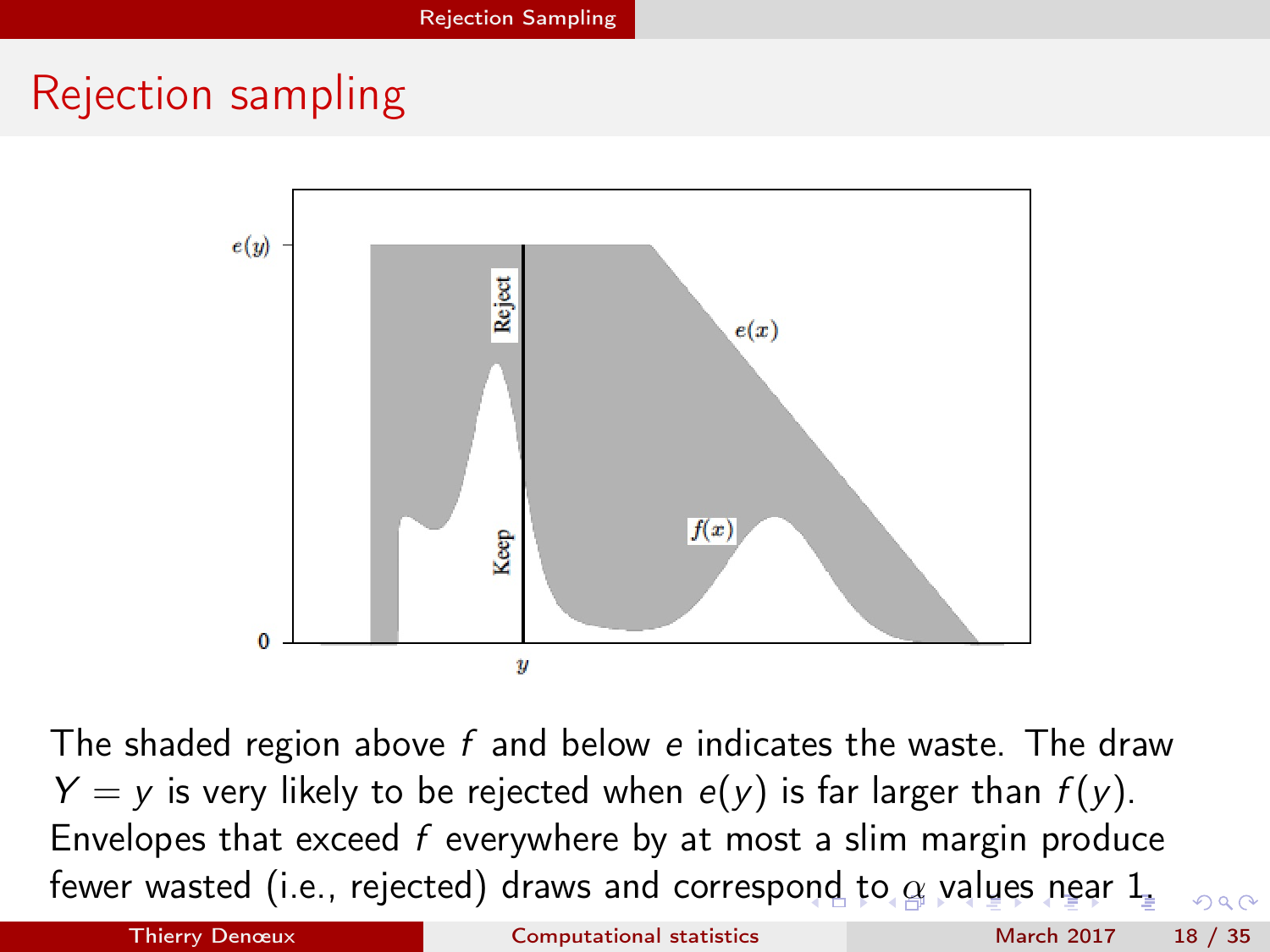#### <span id="page-18-0"></span>Property

- The draws kept using this algorithm constitute an i.i.d. sample from the target density  $f$ ; there is no approximation involved.
- Proof:

<span id="page-18-1"></span>
$$
P[X \le y] = P\left[Y \le y | U \le \frac{f(Y)}{e(Y)}\right]
$$
\n
$$
= P\left[Y \le y \text{ and } U \le \frac{f(Y)}{e(Y)}\right] / P\left[U \le \frac{f(Y)}{e(Y)}\right]
$$
\n
$$
= \int_{-\infty}^{y} \int_{0}^{f(z)/e(z)} du \, g(z) \, dz / \int_{-\infty}^{+\infty} \int_{0}^{f(z)/e(z)} du \, g(z) \, dz
$$
\n
$$
= \int_{-\infty}^{y} \frac{f(z)}{e(z)} g(z) \, dz / \int_{-\infty}^{+\infty} \frac{f(z)}{e(z)} g(z) \, dz \qquad (2c)
$$
\n
$$
= \frac{\int_{-\infty}^{y} \alpha f(z) \, dz}{\alpha} = \int_{-\infty}^{y} f(z) \, dz. \qquad (2d)
$$

**◆ ロ ▶ → イ 印** 

 $QQ$ 

э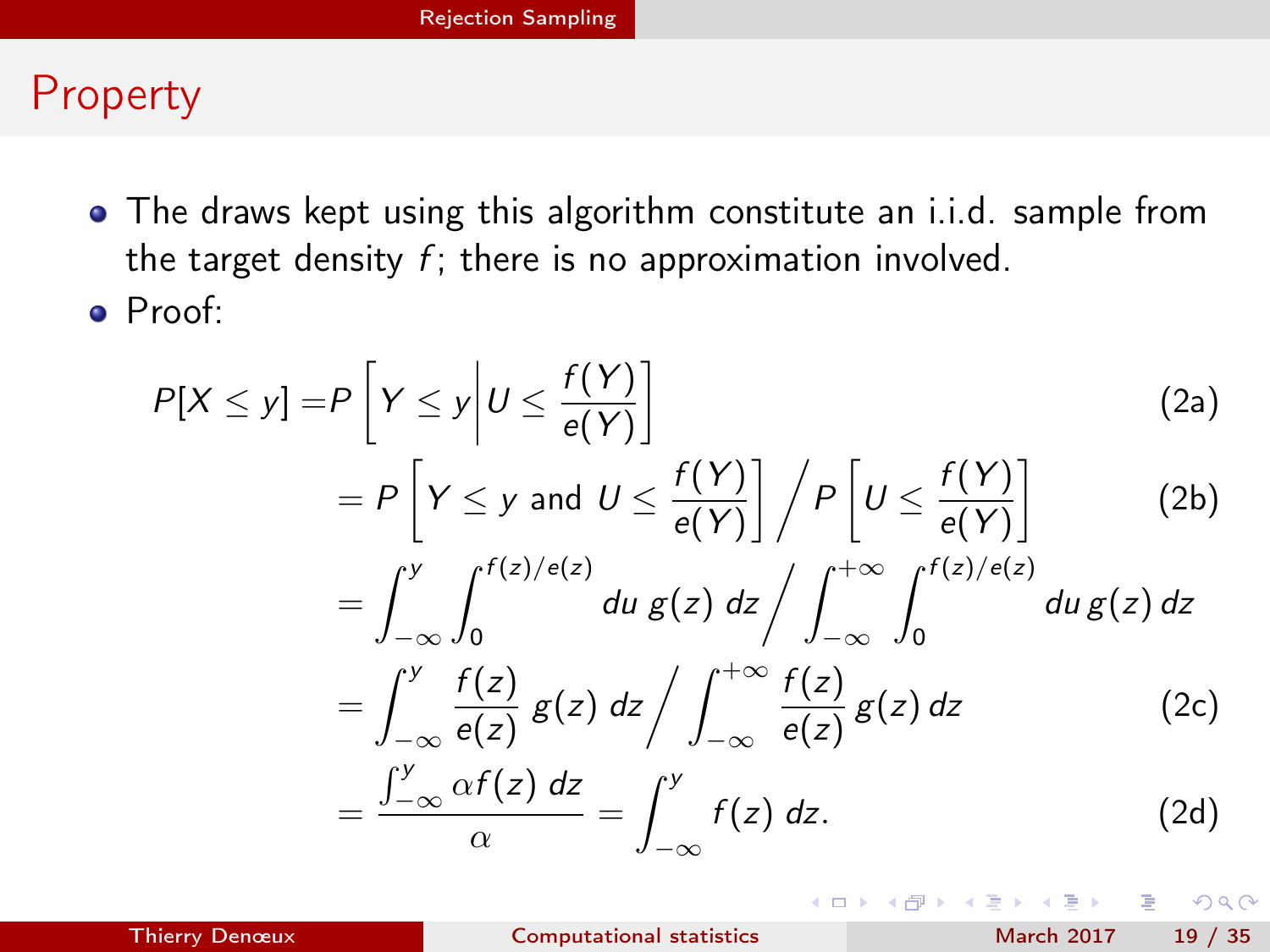# <span id="page-19-0"></span>Efficiency of the algorithm

- $\bullet$   $\alpha$  can be interpreted as the expected proportion of candidates that are accepted.
- $\bullet$  Hence  $\alpha$  is a measure of the efficiency of the algorithm.
- We may continue the rejection sampling procedure until it yields exactly the desired number of sampled points, but this requires a random total number of iterations that will depend on the proportion of rejections.

 $\Omega$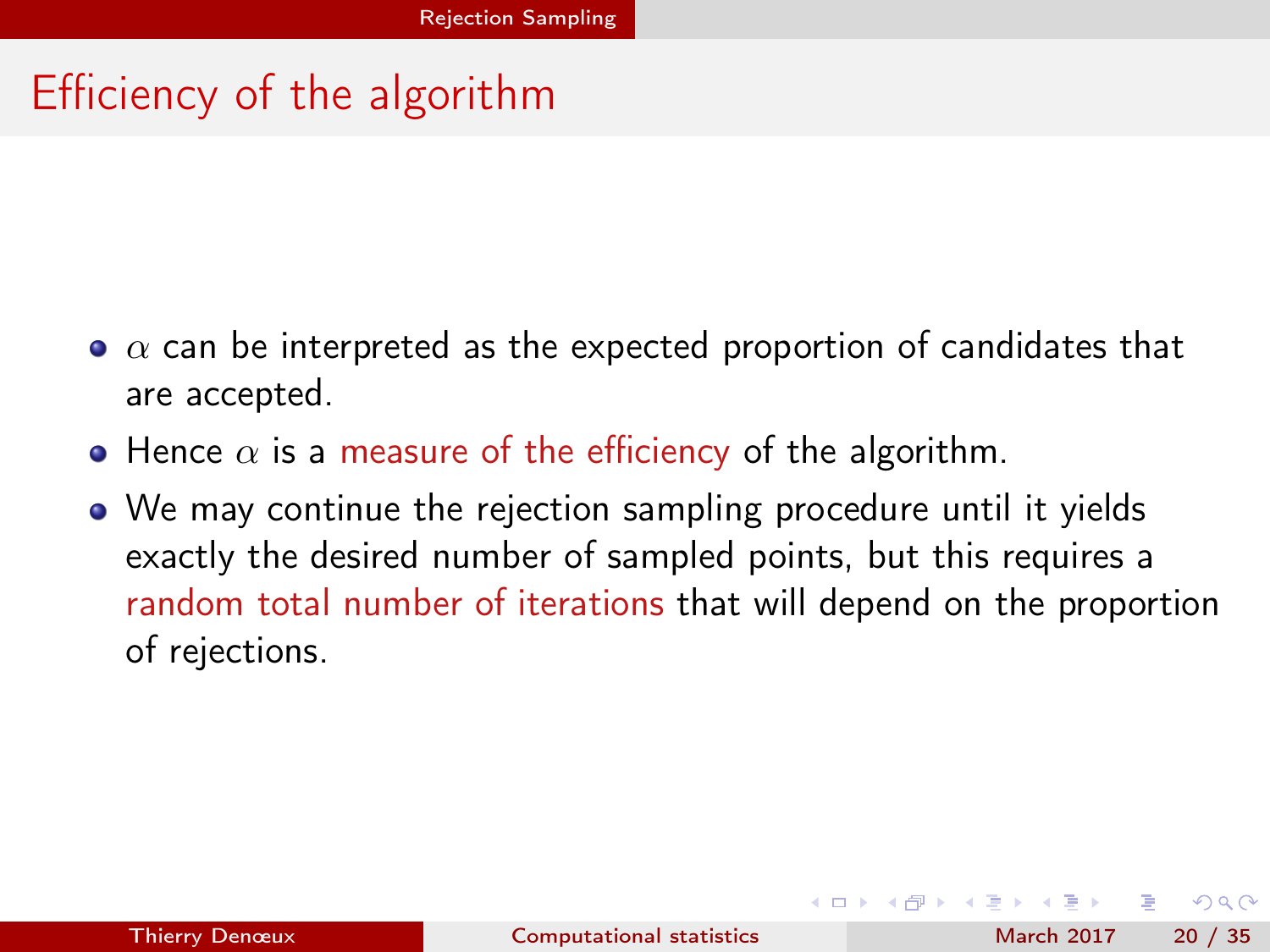#### <span id="page-20-0"></span>Case where  $f$  is known up to a proportionality constant

- Suppose now that the target distribution  $f$  is only known up to a proportionality constant c. That is, suppose we are only able to compute easily  $q(x) = f(x)/c$ , where c is unknown.
- $\bullet$  Such densities arise, for example, in Bayesian inference when  $f$  is a posterior distribution known to equal the product of the prior and the likelihood scaled by some normalizing constant.
- Fortunately, rejection sampling can be applied in such cases. We find an envelope e such that  $e(x) \geq q(x)$  for all x for which  $q(x) > 0$ .
- A draw  $Y = y$  is rejected when  $U > q(y)/e(y)$ . The sampling probability remains correct because the unknown constant c cancels out in the numerator and denominator of  $(2c)$  when f is replaced by q. The proportion of kept draws is  $\alpha/c$ .

÷.

 $QQ$ 

 $($  ロ )  $($  何 )  $($  ヨ )  $($  ヨ  $)$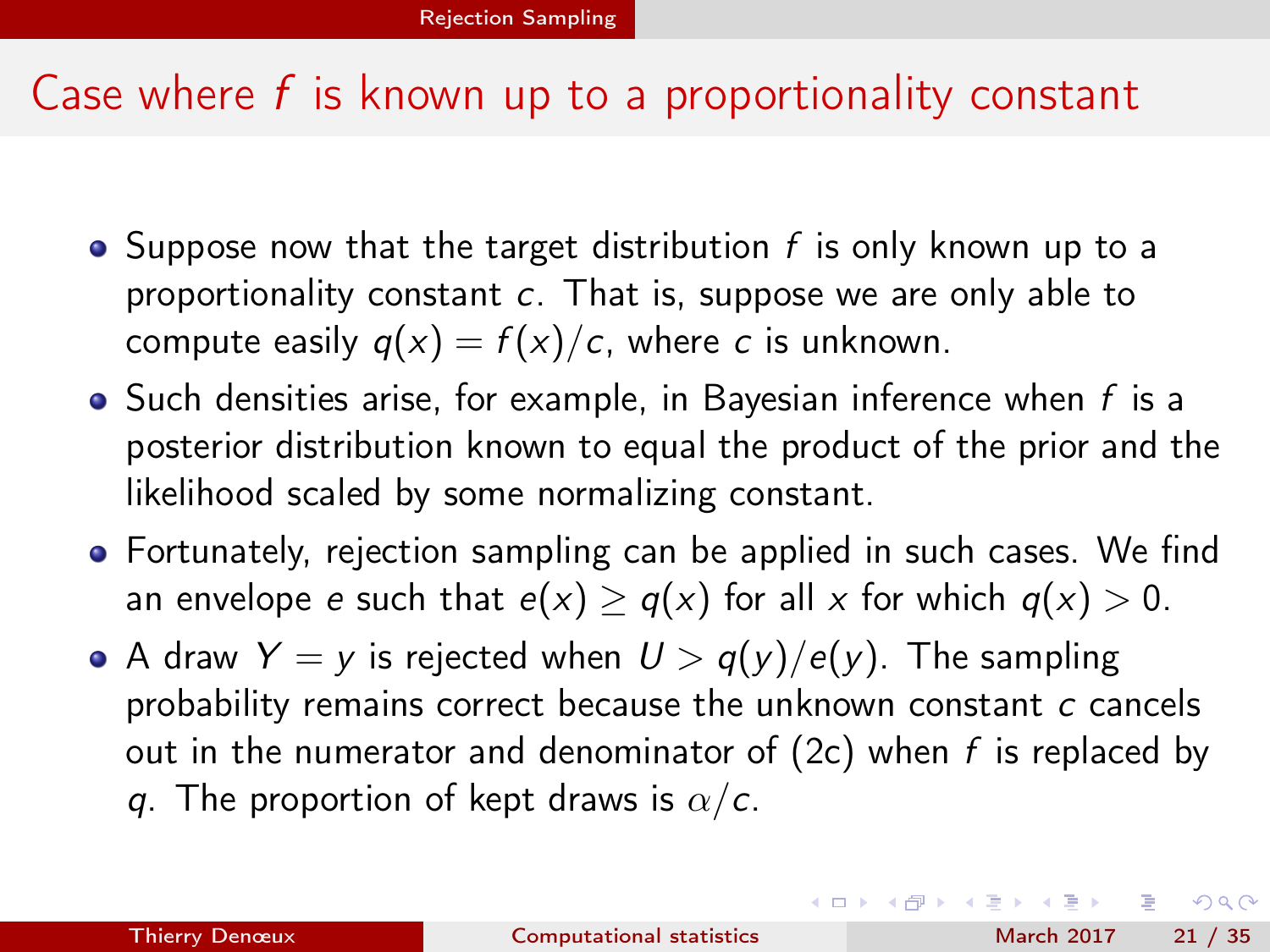# <span id="page-21-0"></span>Good rejection sampling envelopes

Good rejection sampling envelopes have three properties:

- **1** They are easily constructed or confirmed to exceed the target everywhere,
- **2** they are easy to sample, and
- <sup>3</sup> they generate few rejected draws.

4 **D** F

 $\Omega$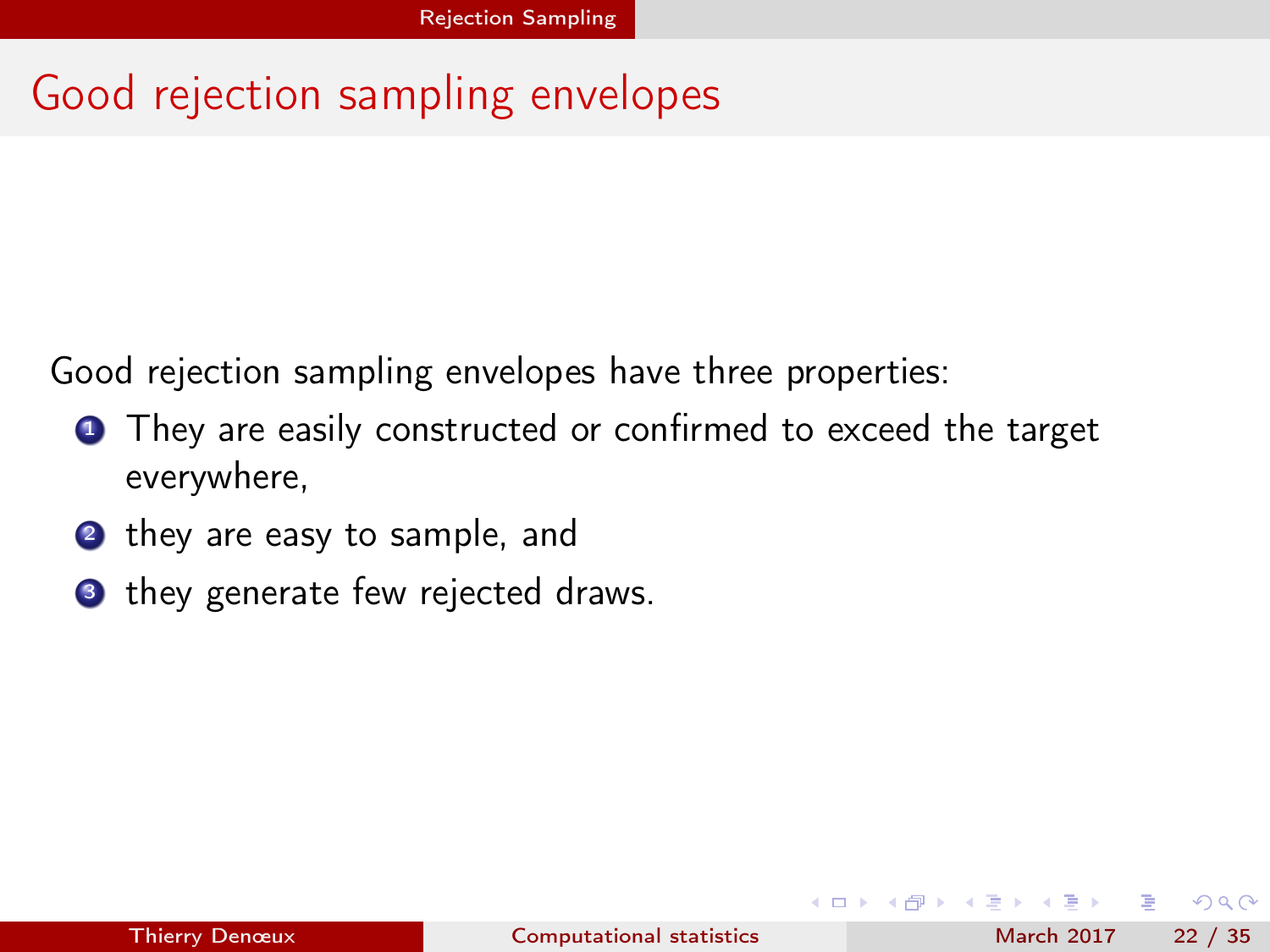# <span id="page-22-0"></span>Sampling from a Bayesian posterior

- Suppose we want to sample from  $f(\theta) \propto f(x|\theta) f(\theta) = L(\theta|x) f(\theta)$ .
- Let  $q(\theta|x) = L(\theta|x)f(\theta)$ . It is bounded by  $e(\theta) = L(\widehat{\theta}|x)f(\theta)$ , where  $\hat{\theta}$  is the MLE of  $\theta$ .
- The rejection sampling algorithm becomes:
	- **1** Sample  $\theta_i \sim f(\theta)$  (the prior)
	- 2 Sample  $U_i \sim Unif(0,1)$
	- 3 Keep  $\theta_i$  if

$$
U_i < \frac{q(\theta_i|x)}{e(\theta)} = \frac{L(\theta_i|x)}{L(\widehat{\theta}|x)}
$$

**State State** 

∢ □ ▶ ≺ n □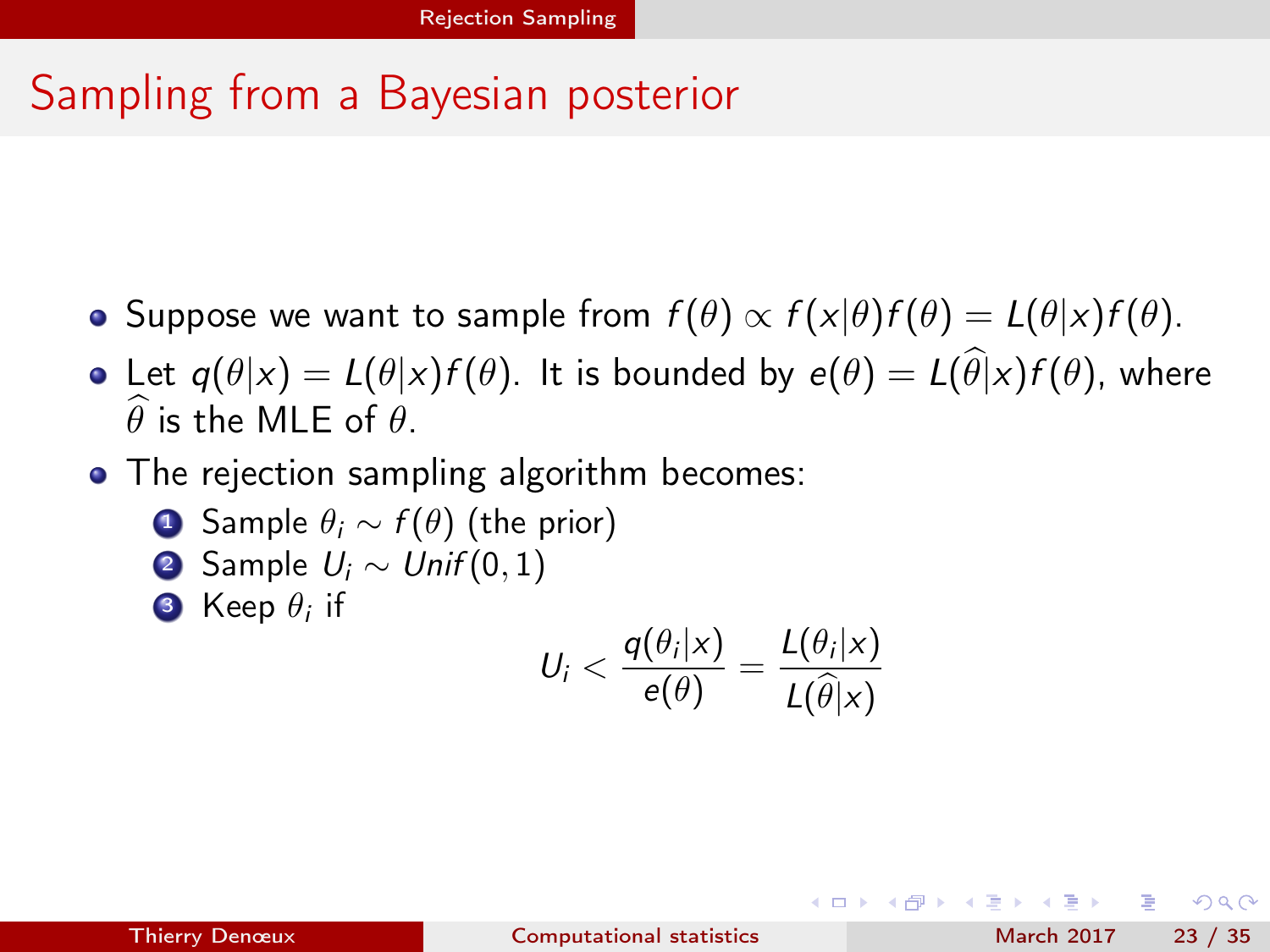#### <span id="page-23-0"></span>Example

- Suppose 10 independent observations  $(8, 3, 4, 3, 1, 7, 2, 6, 2, 7)$  are collected from the model  $X_i|\lambda \sim \mathcal{P}(\lambda).$  A lognormal prior distribution for  $\lambda$  is assumed:  $\log \lambda \sim \mathcal{N}(\log 4, 0.52)$ . We have  $\widehat{\lambda} = \overline{x} = 4.3$ .
- Unnormalized target  $q(\lambda|x)$  (dotted) and envelope  $e(\lambda)$  (solid):



Although not efficient – only about 30% of candidate draws are kept – this approach is easy and exact.  $\Omega$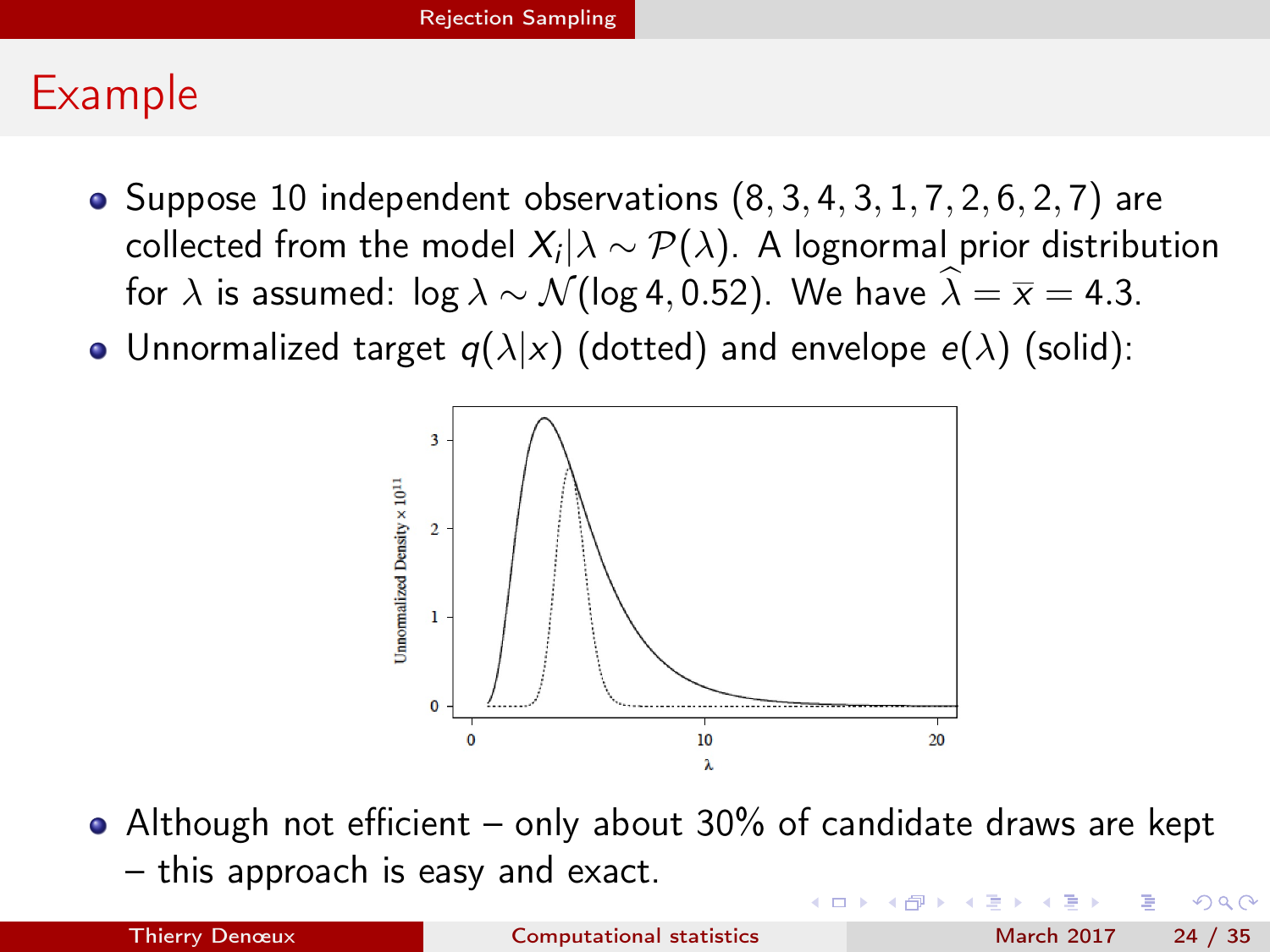# <span id="page-24-0"></span>Squeezed rejection sampling

- When evaluating  $f$  is computationally expensive, we can use a nonnegative squeezing function s such that  $s(x) \le f(x)$  for all x such that  $f(x) > 0$ .
- The algorithm becomes
	- **4** Sample  $Y \sim g$ .
	- **2** Sample  $U \sim Unif(0,1)$ .
	- **3** If  $U < s(Y)/e(Y)$ , keep Y and set  $X = Y$ .
	- 4 Else if  $U \leq f(Y)/e(Y)$ , keep Y and set  $X = Y$ .
	- **5** Otherwise, reject Y and return to step 1.

э.

 $QQ$ 

(ロ) (何) (ヨ) (ヨ)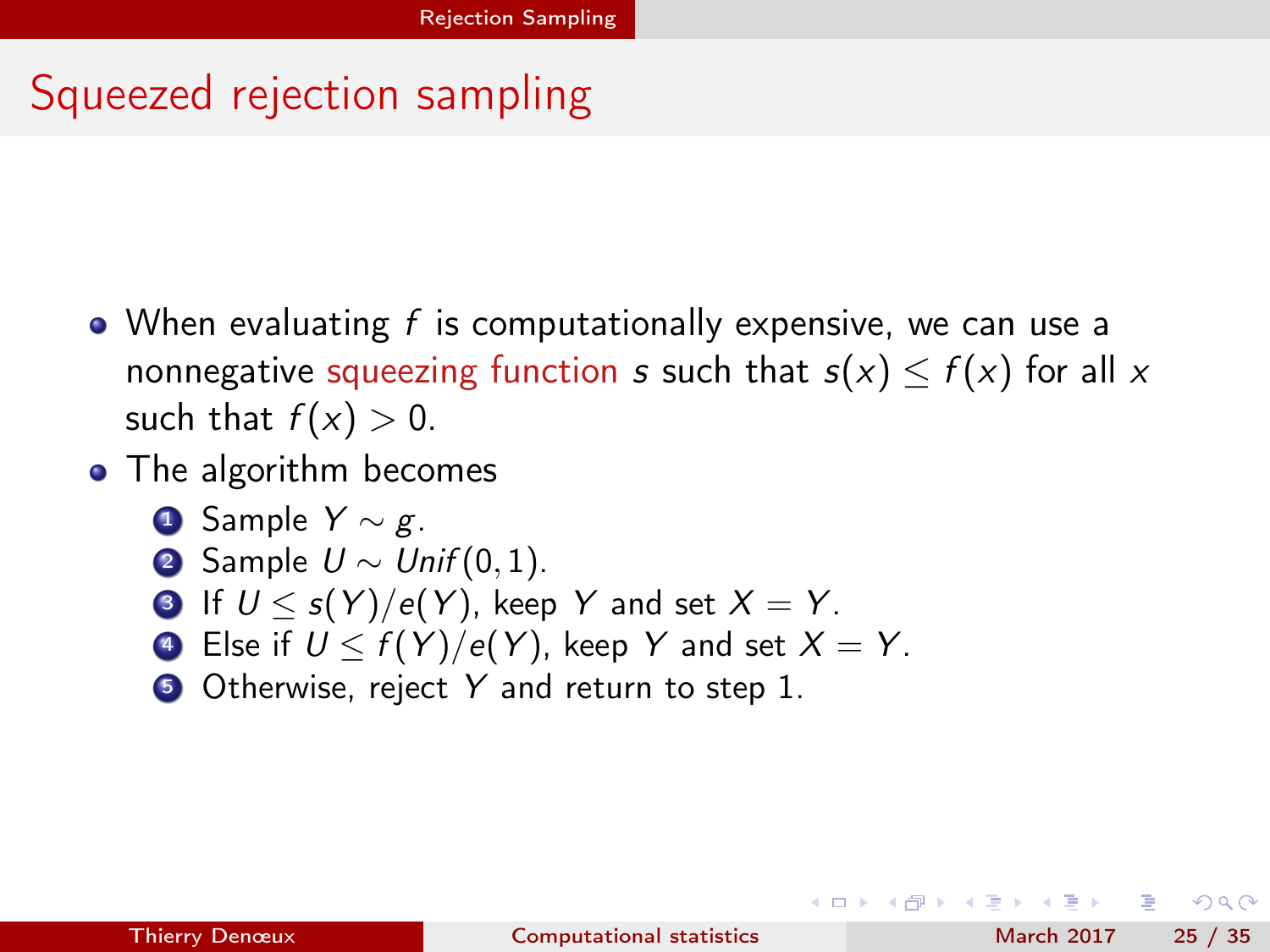# <span id="page-25-0"></span>Squeezed rejection sampling



E J.

4 0 8

 $299$ 

É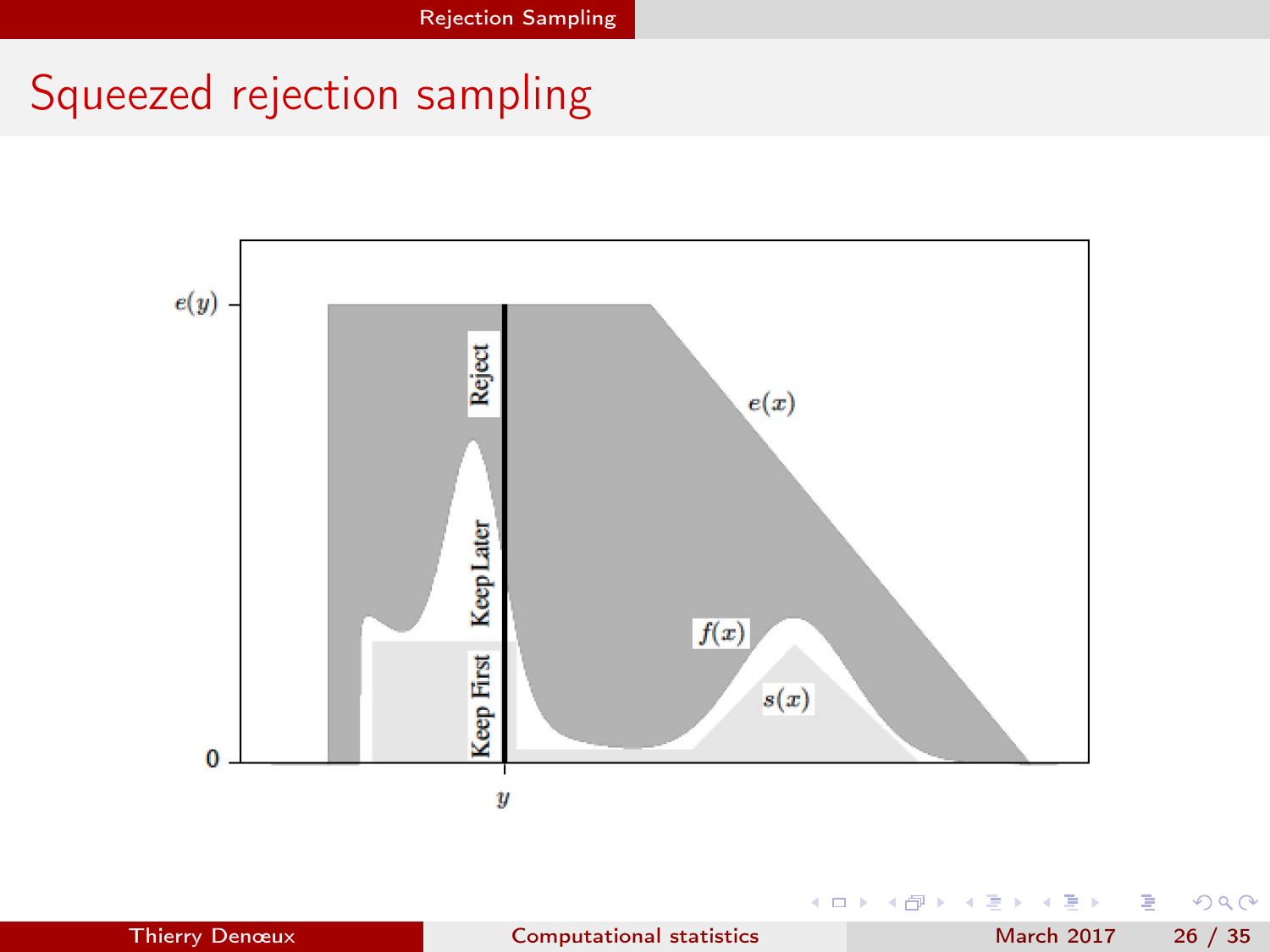#### <span id="page-26-0"></span>**Overview**

[Introduction](#page-1-0)

[Generating from Standard Parametric Families](#page-7-0)

[Probability integral transform](#page-10-0)

[Rejection Sampling](#page-14-0)

[Sampling Importance Resampling](#page-26-0)

**◆ ロ ▶ → イ 印** 

÷.

医下环医下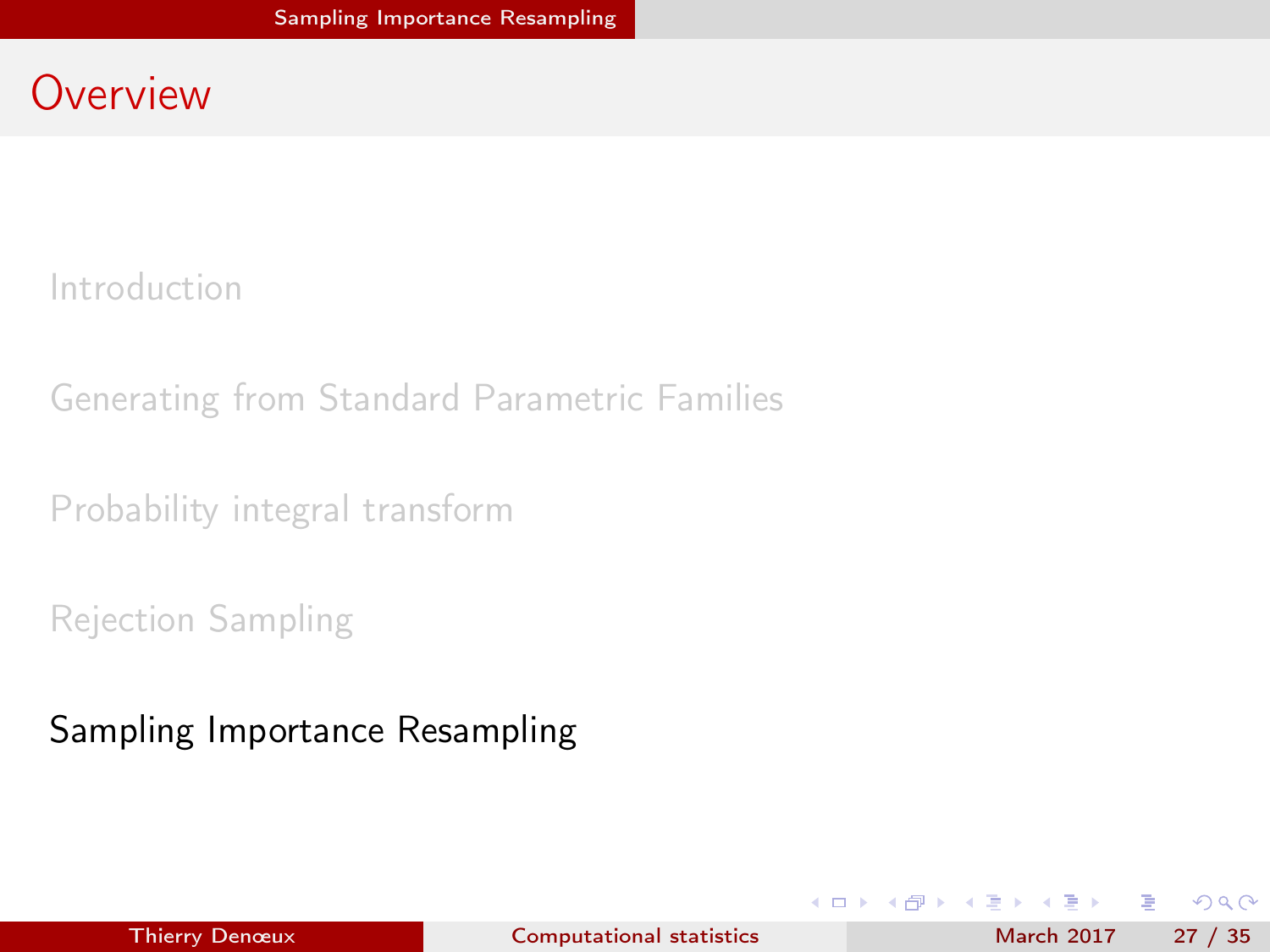# <span id="page-27-0"></span>Need for approximations

- Although the methods described above have the appealing feature that they are exact, there are many cases when an approximate method is easier or perhaps the only feasible choice.
- Approximation is not a critical flaw as long as the degree of approximation can be controlled by user-specified parameters in the algorithms.
- Many approximate simulation methods are based to some extent on the Sampling Importance Resampling (SIR) principle.

 $\Omega$ 

**(ロト イ母) イヨト イ**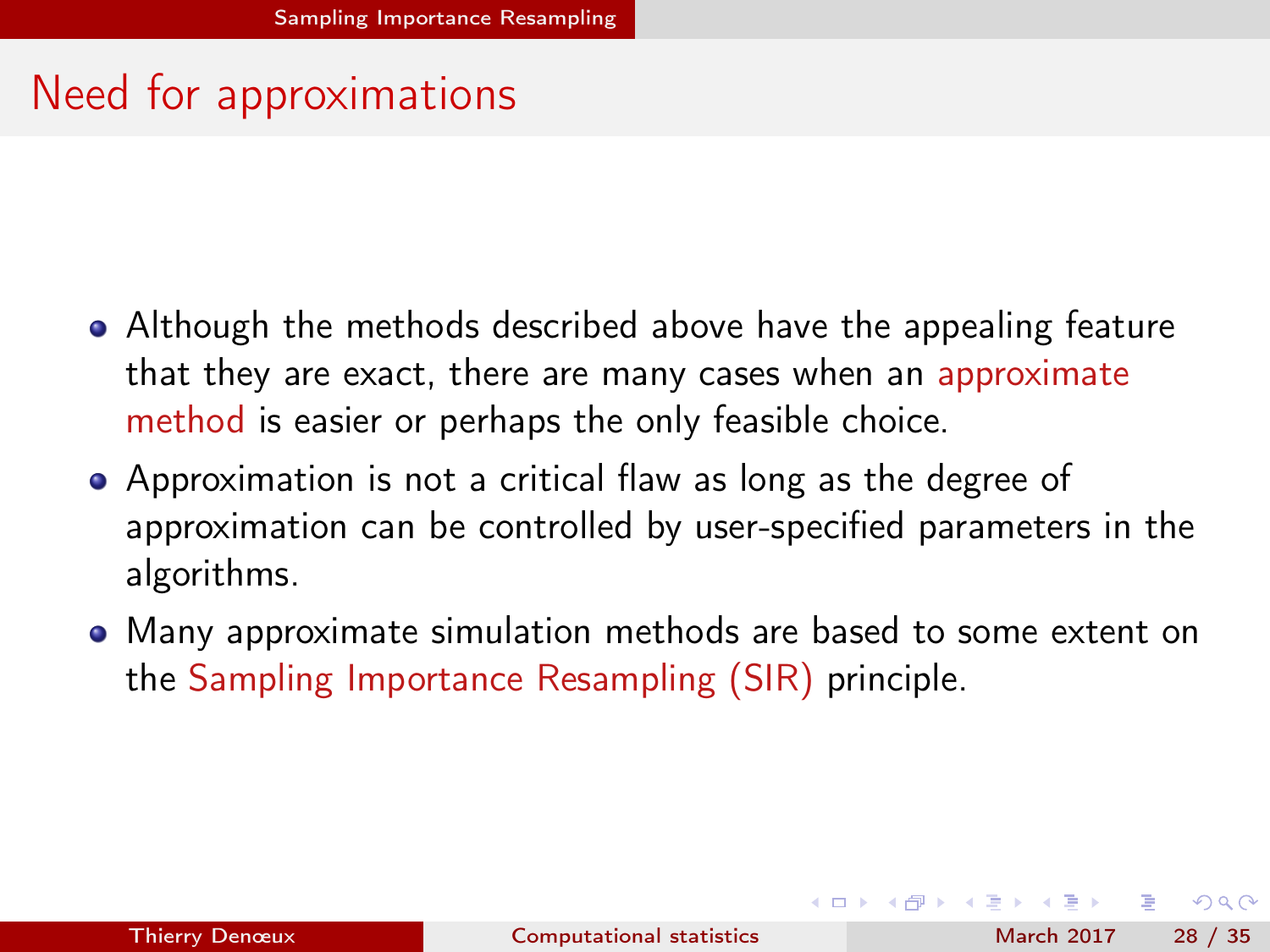# <span id="page-28-0"></span>Basic idea

- The SIR algorithm simulates realizations approximately from some target distribution.
- SIR is based upon the notion of importance sampling.
- Briefly, importance sampling proceeds by drawing a sample from an importance sampling function,  $g$ . Informally, we will call  $g$  an envelope.
- Each point in the sample is weighted to correct the sampling probabilities so that the weighted sample can be related to a target density f .

 $QQ$ 

**K ロ ト K 何 ト K ヨ ト K**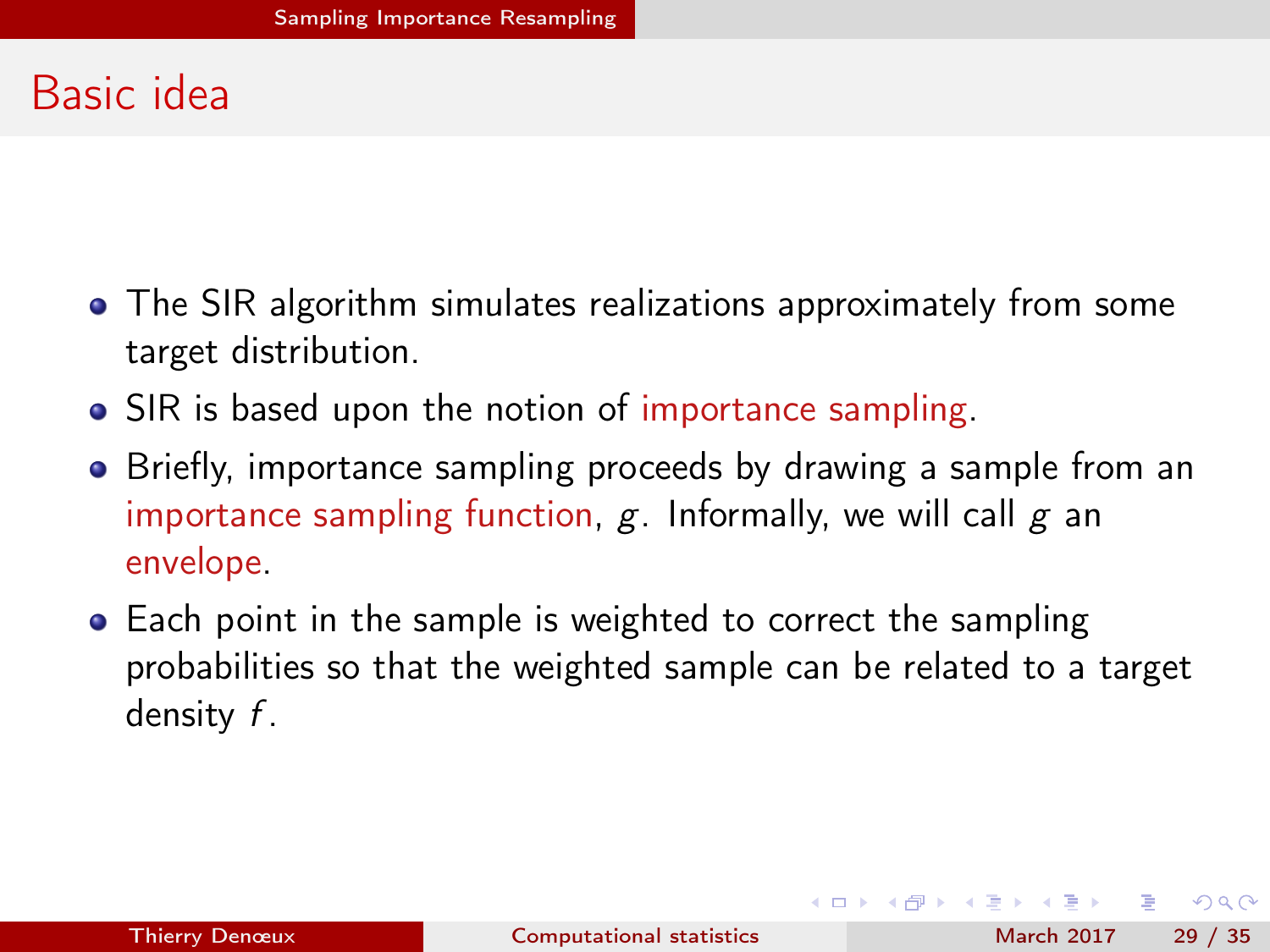# <span id="page-29-0"></span>SIR algorithm

- Let X denotes a random variable or vector with density  $f(x)$ , and let  $g$  denote the density corresponding to an envelope for the target density f, such that the support of g includes the entire support of f  $(\forall x, g(x) = 0 \Rightarrow f(x) = 0).$
- SIR algorithm:
	- **1** Sample candidates  $Y_1, \ldots, Y_m$  i.i.d. from g.
	- 2 Calculate the standardized importance weights,  $w(Y_1), \ldots, w(Y_m)$ , with

<span id="page-29-1"></span>
$$
w(Y_i) = \frac{f(Y_i)/g(Y_i)}{\sum_{j=1}^{m} f(Y_j)/g(Y_j)}
$$
(3)

 $($  ロ )  $($  何 )  $($  ヨ )  $($  ヨ  $)$ 

- **3** Resample  $X_1, \ldots, X_n$  from  $Y_1, \ldots, Y_m$  with replacement with probabilities  $w(Y_1), \ldots, w(Y_m)$ .
- Remark: when  $f = cq$  for some unknown proportionality constant c, the unknown  $c$  cancels in the numerator and denominator of  $(3)$ .

÷.

 $\Omega$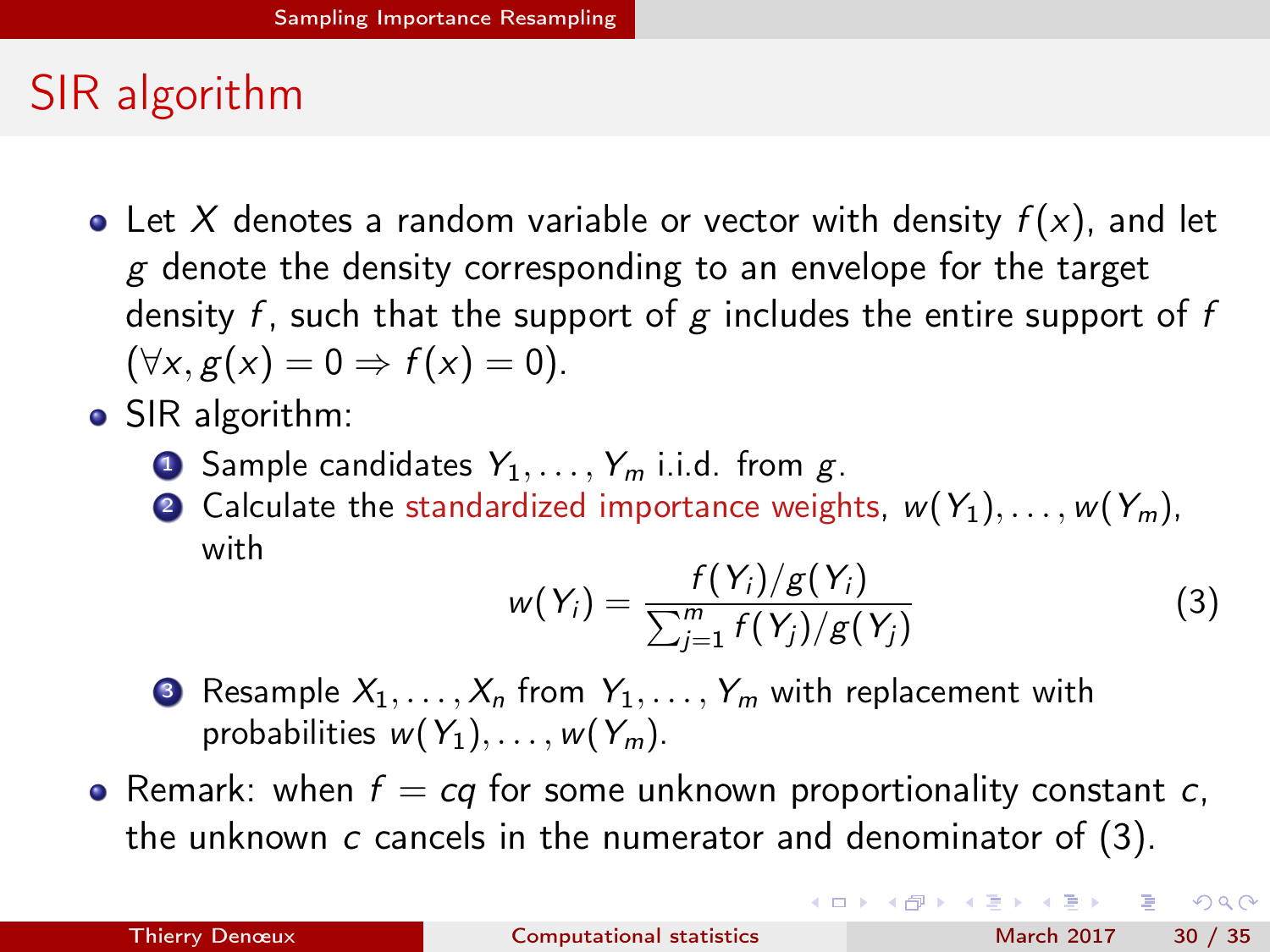## <span id="page-30-0"></span>**Property**

- A random variable X drawn with the SIR algorithm has distribution that converges to f as  $m \to \infty$ .
- Sketch of proof. Define  $w^*(y) = f(y)/g(y)$ , let  $Y_1, \ldots, Y_m$  i.i.d. from  $g$  and consider an event  $A$ .

$$
\mathbb{P}(X \in A \mid Y_1, \ldots, Y_m) = \sum_{i=1}^m I(Y_i \in A) w^*(Y_i) / \sum_{i=1}^m w^*(Y_i)
$$

• From the strong law of large numbers,

$$
\sum_{i=1}^m I(Y_i \in A)w^*(Y_i) \to \mathbb{E}\left\{I(Y \in A)w^*(Y)\right\} = \int_A w^*(y)g(y)dy
$$

and

$$
\sum_{i=1}^m w^*(Y_i) \to \mathbb{E}\left\{w^*(Y)\right\} = \int w^*(y)g(y)dy = 1
$$

 $\Omega$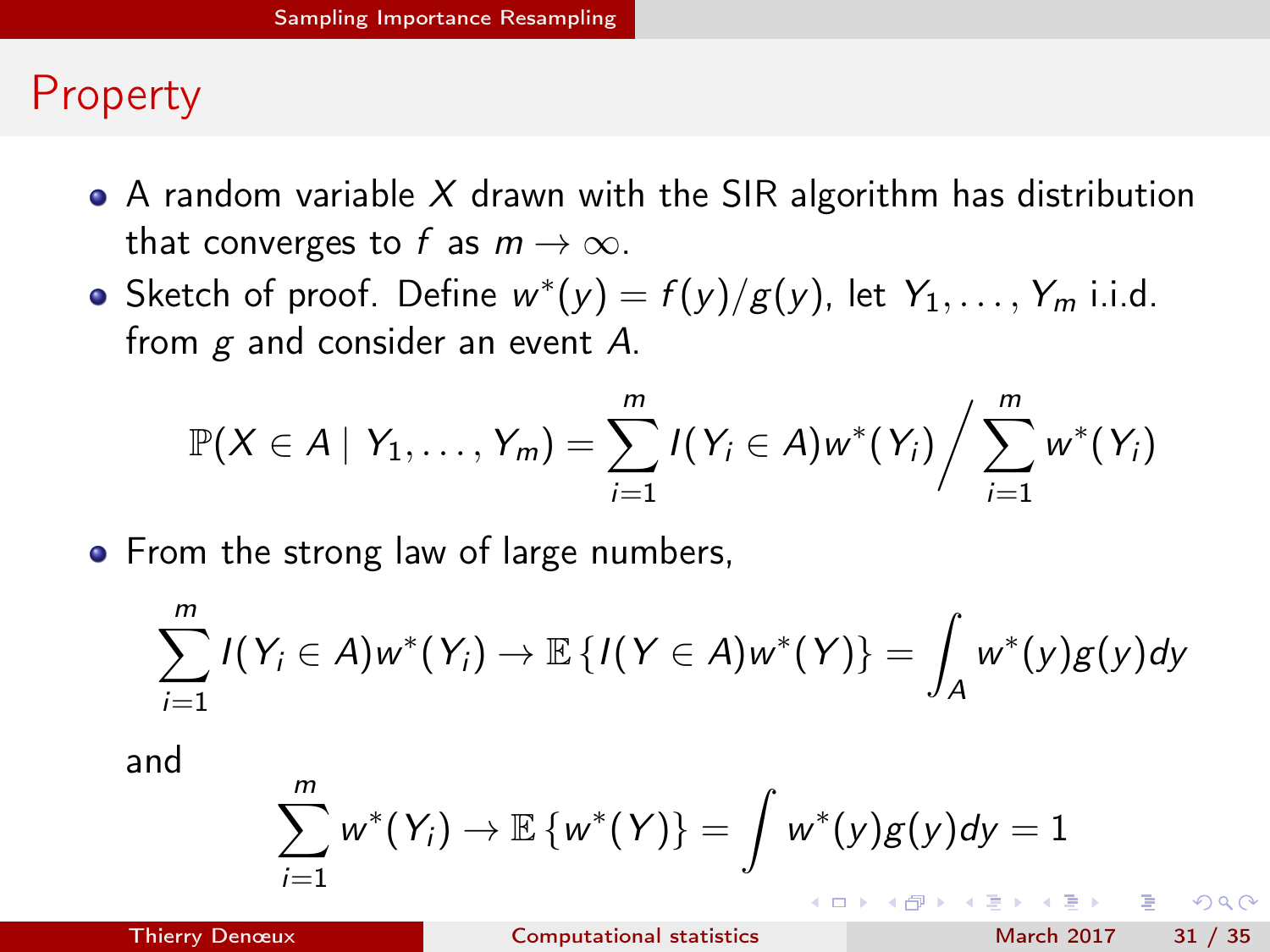# <span id="page-31-0"></span>Property (continued)

• Consequently,

$$
\mathbb{P}(X \in A \mid Y_1, \ldots, Y_m) \to \int_A w^*(y)g(y)dy = \int_A f(y)dy
$$

**•** Finally, we note that

$$
\mathbb{P}(X \in A) = \mathbb{E}\{\mathbb{P}(X \in A \mid Y_1, \ldots, Y_m)\} \rightarrow \int_A f(y)dy
$$

(by Lebesgue's dominated convergence theorem.)

| Thierry Denœux |  |  |
|----------------|--|--|
|                |  |  |
|                |  |  |

4 0 8

[Computational statistics](#page-0-0) March 2017 32 / 35

э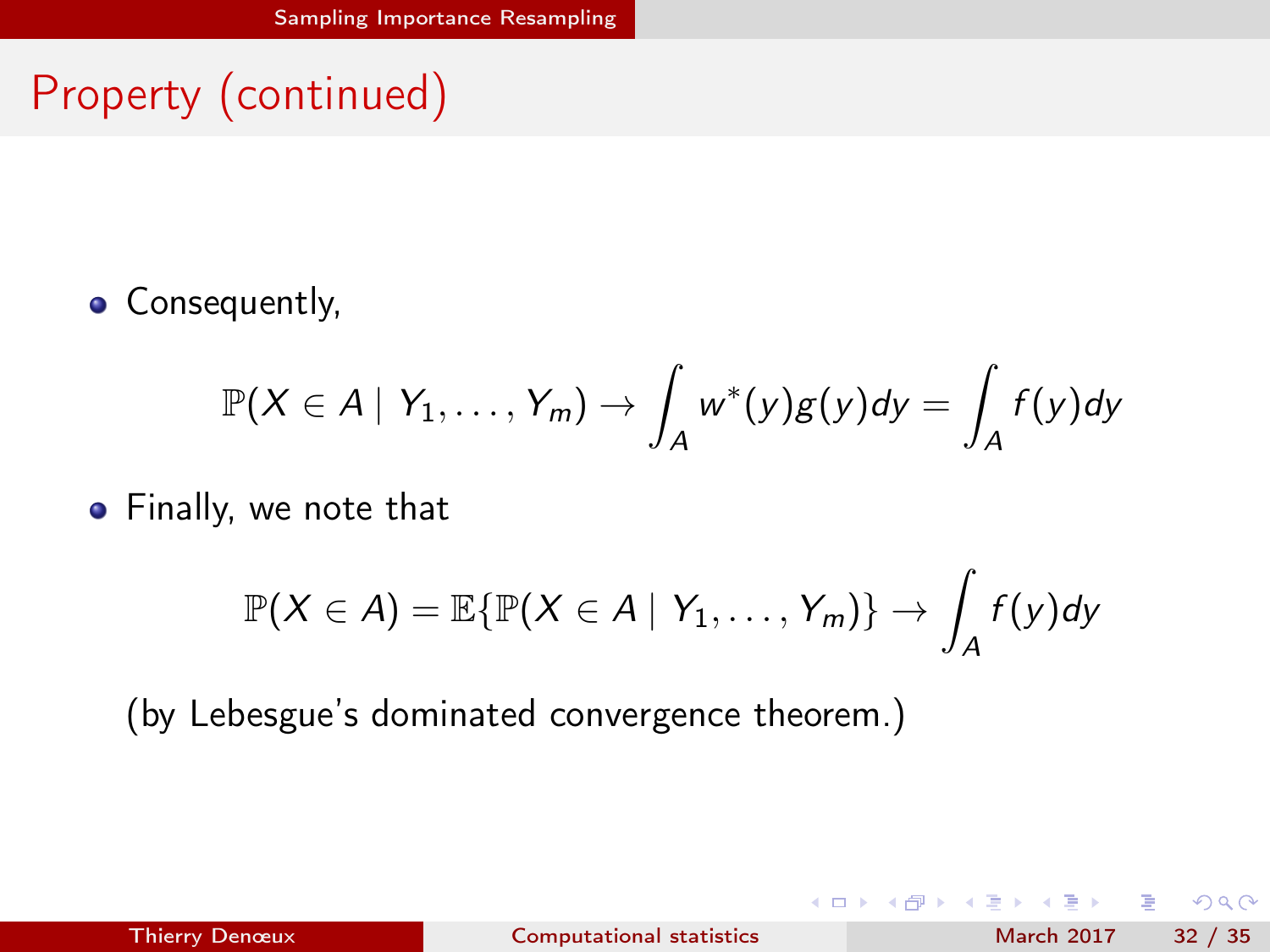#### <span id="page-32-0"></span>Sample sizes

- When conducting SIR, it is important to consider the relative sizes of the initial sample and the resample. These sample sizes are  $m$  and  $n$ , respectively.
- In principle, we require  $n/m \rightarrow 0$  for distributional convergence of the sample. In the context of asymptotic analysis of Monte Carlo estimates based on SIR, where  $n \to \infty$ , this condition means that  $m \to \infty$  even faster than  $n \to \infty$ .
- $\bullet$  For fixed *n*, distributional convergence of the sample occurs as  $m \to \infty$ , therefore in practice one obviously wants to initiate SIR with the largest possible  $m$ . However, one faces the competing desire to choose  $n$  as large as possible to increase the inferential precision.
- Rule of thumb: ensure  $n/m \leq 1/10$  so long as the resulting resample does not contain too many replicates of any initial draw.

÷.

 $QQ$ 

イロト イ押ト イヨト イヨト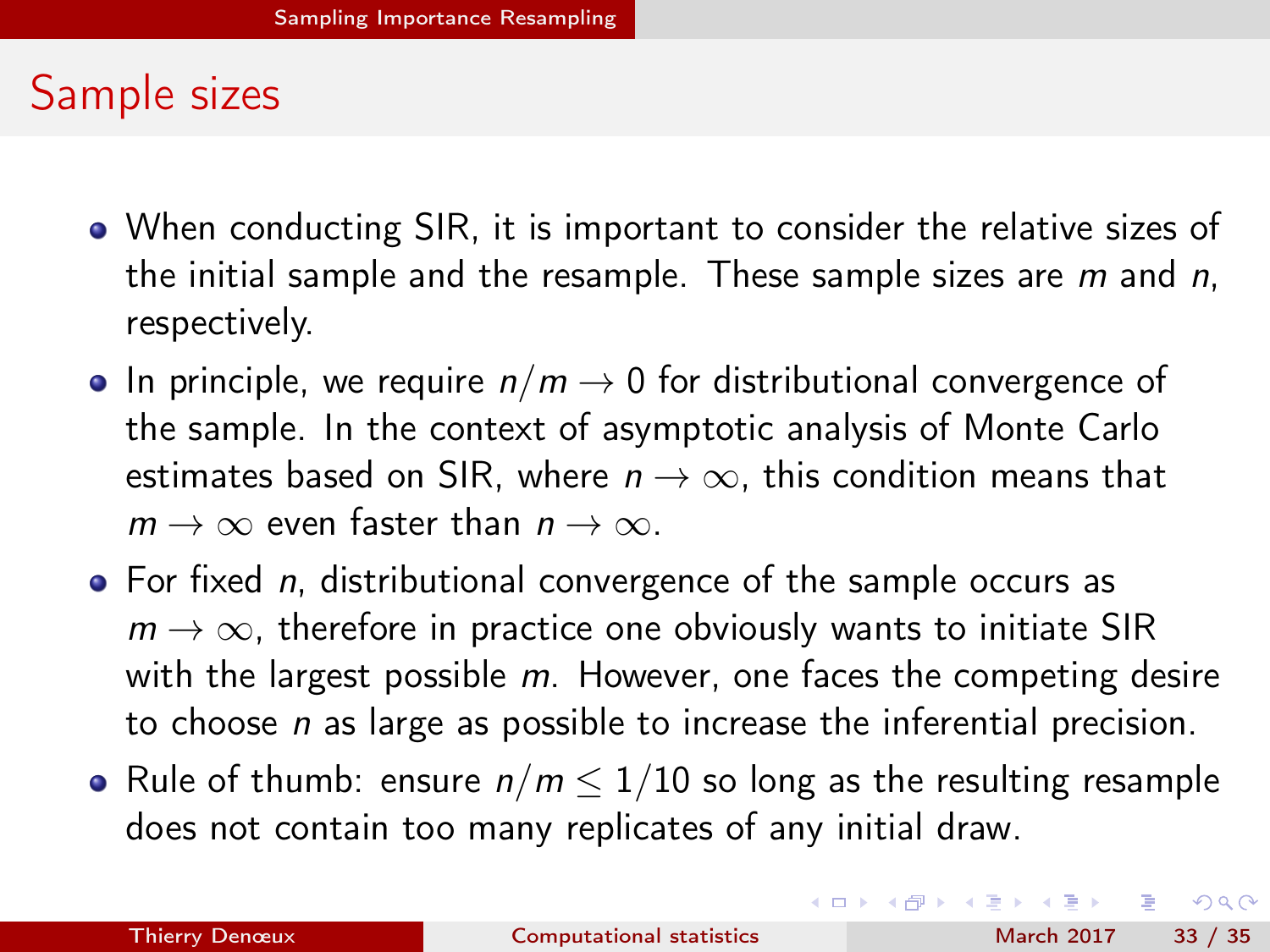## <span id="page-33-0"></span>Envelope

- The SIR algorithm can be sensitive to the choice of  $g$ .
- $\bullet$  First, the support of g must include the entire support.
- Further, g should have heavier tails than f, or more generally g should be chosen to ensure that  $f(x)/g(x)$  never grows too large.
- If  $g(x)$  is nearly zero anywhere where  $f(x)$  is positive, then a draw from this region will happen only extremely rarely, but when it does it will receive a huge weight. When this problem arises, one or a few standardized importance weights are enormous compared to the other weights, and the secondary sample consists nearly entirely of replicated values of one or a few initial draws.
- When the distribution of weights is found to be highly skewed, it is probably wiser to switch to a different envelope or a different sampling strategy altogether.

÷.

 $QQ$ 

キロメ メ都 メメ きょうくぼう